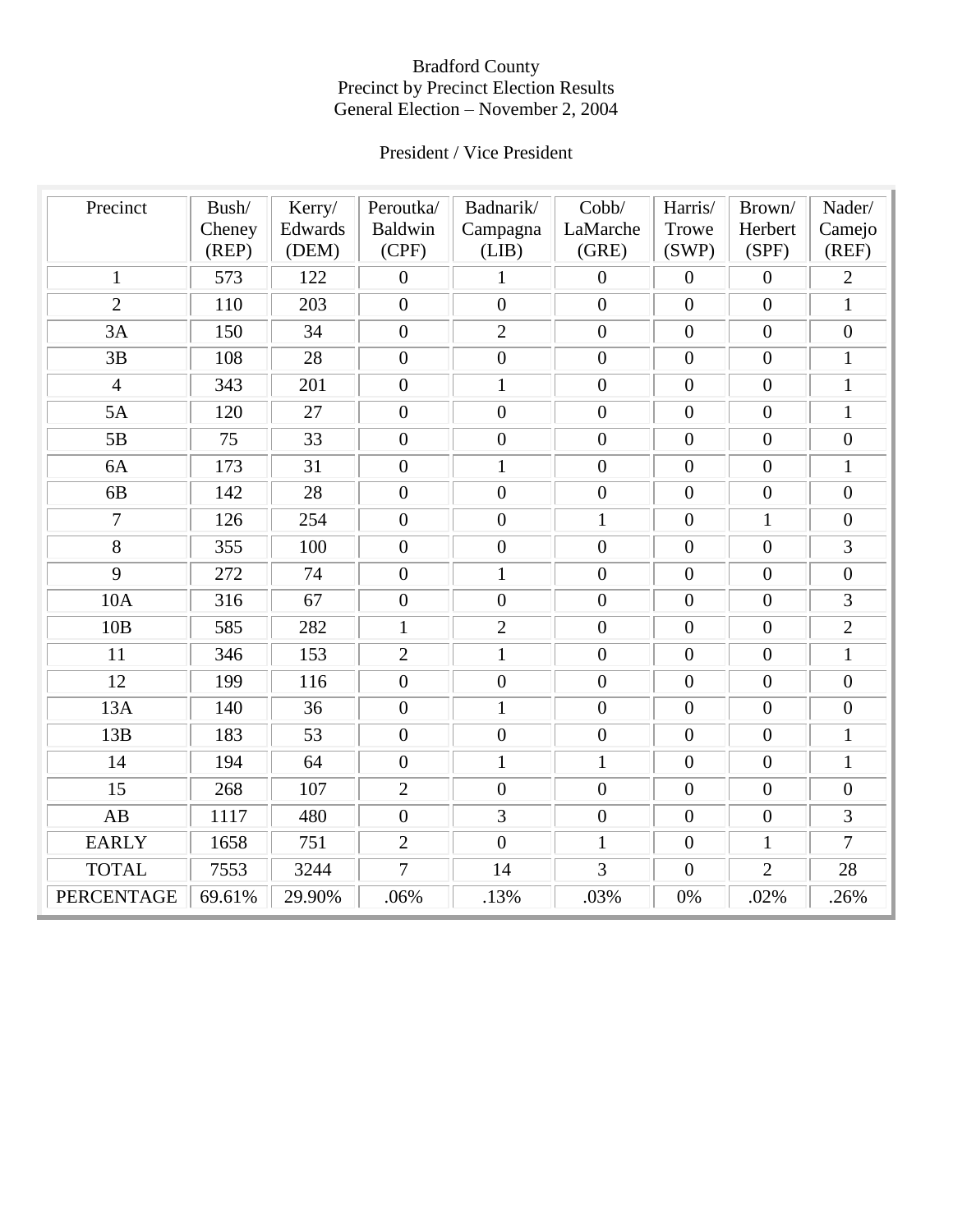## U. S. Senator

| Precinct       | Mel Martinez | <b>Betty Castor</b> | Dennis F. Bradley |
|----------------|--------------|---------------------|-------------------|
| $\mathbf{1}$   | 489          | 179                 | 19                |
| $\overline{2}$ | 99           | 210                 | 8                 |
| 3A             | 134          | 42                  | 6                 |
| 3B             | 90           | 39                  | 6                 |
| $\overline{4}$ | 305          | 228                 | 13                |
| 5A             | 96           | 45                  | 6                 |
| 5B             | 63           | 42                  | $\overline{2}$    |
| 6A             | 150          | $50\,$              | $\overline{4}$    |
| 6B             | 132          | 36                  | $\mathbf{1}$      |
| $\overline{7}$ | 98           | 281                 | $\overline{4}$    |
| $\overline{8}$ | 309          | 133                 | 11                |
| 9              | 229          | 97                  | 13                |
| 10A            | 289          | 87                  | $\overline{8}$    |
| 10B            | 522          | 314                 | 15                |
| 11             | 295          | 184                 | 15                |
| 12             | 168          | 131                 | 9                 |
| 13A            | 117          | 59                  | $\mathbf{1}$      |
| 13B            | 160          | 63                  | $10\,$            |
| 14             | 162          | 92                  | $\overline{7}$    |
| 15             | 215          | 146                 | 10                |
| AB             | 954          | 586                 | 44                |
| <b>EARLY</b>   | 1456         | 894                 | 58                |
| <b>TOTAL</b>   | 6532         | 3938                | 270               |
| PERCENTAGE     | 60.80%       | 36.65%              | 2.51%             |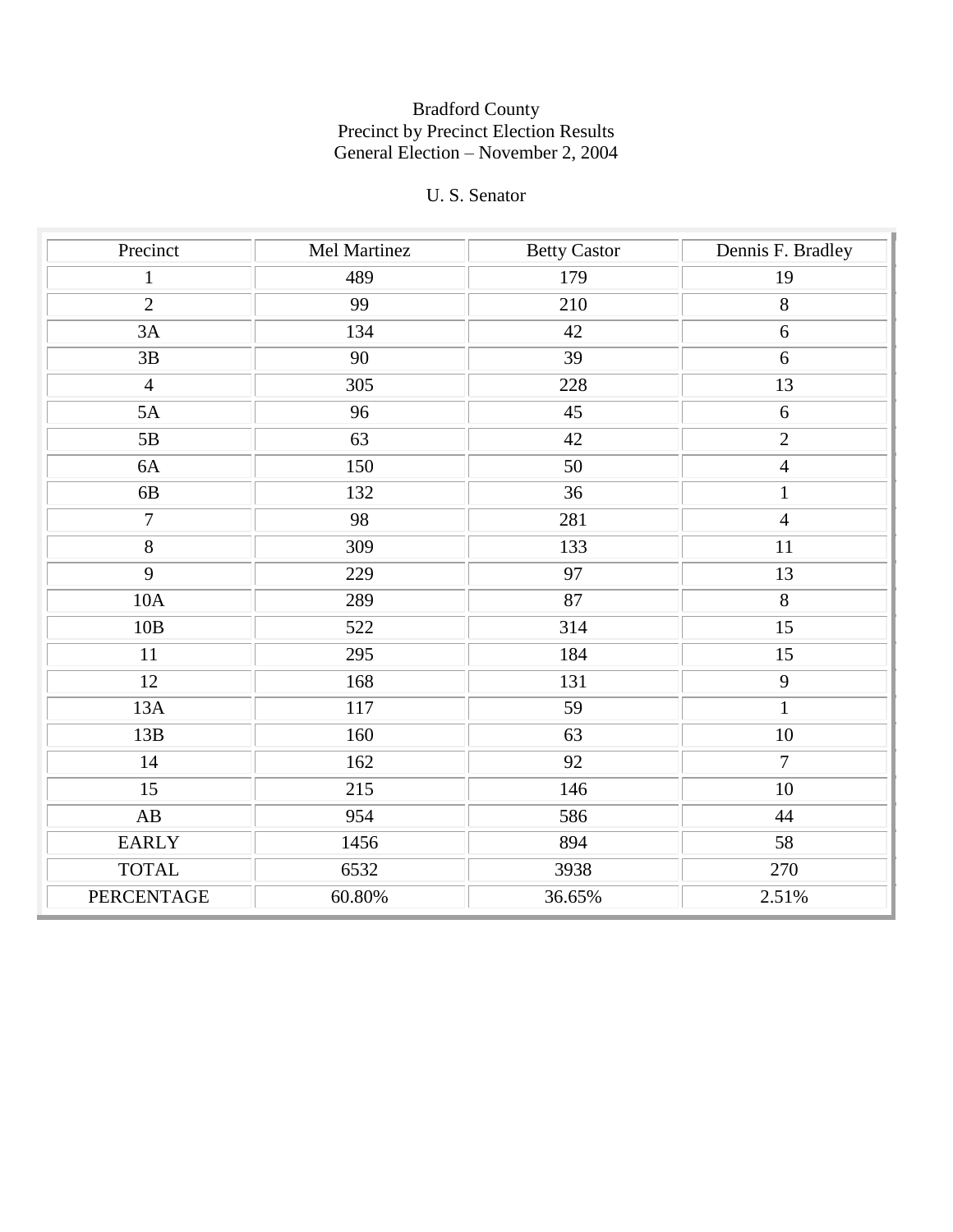# Representative in Congress

| Precinct               | Clifford (Cliff) Stearns | David E. Bruderly |
|------------------------|--------------------------|-------------------|
| $\mathbf{1}$           | 505                      | 147               |
| $\overline{2}$         | 114                      | 193               |
| 3A                     | 138                      | 41                |
| $3\mathrm{B}$          | 102                      | 31                |
| $\overline{4}$         | 318                      | 211               |
| 5A                     | 112                      | 28                |
| 5B                     | 72                       | 35                |
| 6A                     | 150                      | 41                |
| 6B                     | 134                      | 33                |
| $\overline{7}$         | 122                      | 250               |
| $\overline{8}$         | 331                      | 109               |
| $\overline{9}$         | 247                      | 81                |
| 10A                    | 302                      | 70                |
| $10B$                  | 565                      | 264               |
| 11                     | 303                      | <sup>172</sup>    |
| 12                     | 178                      | 118               |
| 13A                    | 123                      | 52                |
| 13B                    | 165                      | 56                |
| 14                     | 171                      | 78                |
| 15                     | 241                      | 114               |
| $\mathbf{A}\mathbf{B}$ | 1081                     | 465               |
| <b>EARLY</b>           | 1598                     | 740               |
| <b>TOTAL</b>           | 7072                     | 3329              |
| PERCENTAGE             | 67.95%                   | 31.99%            |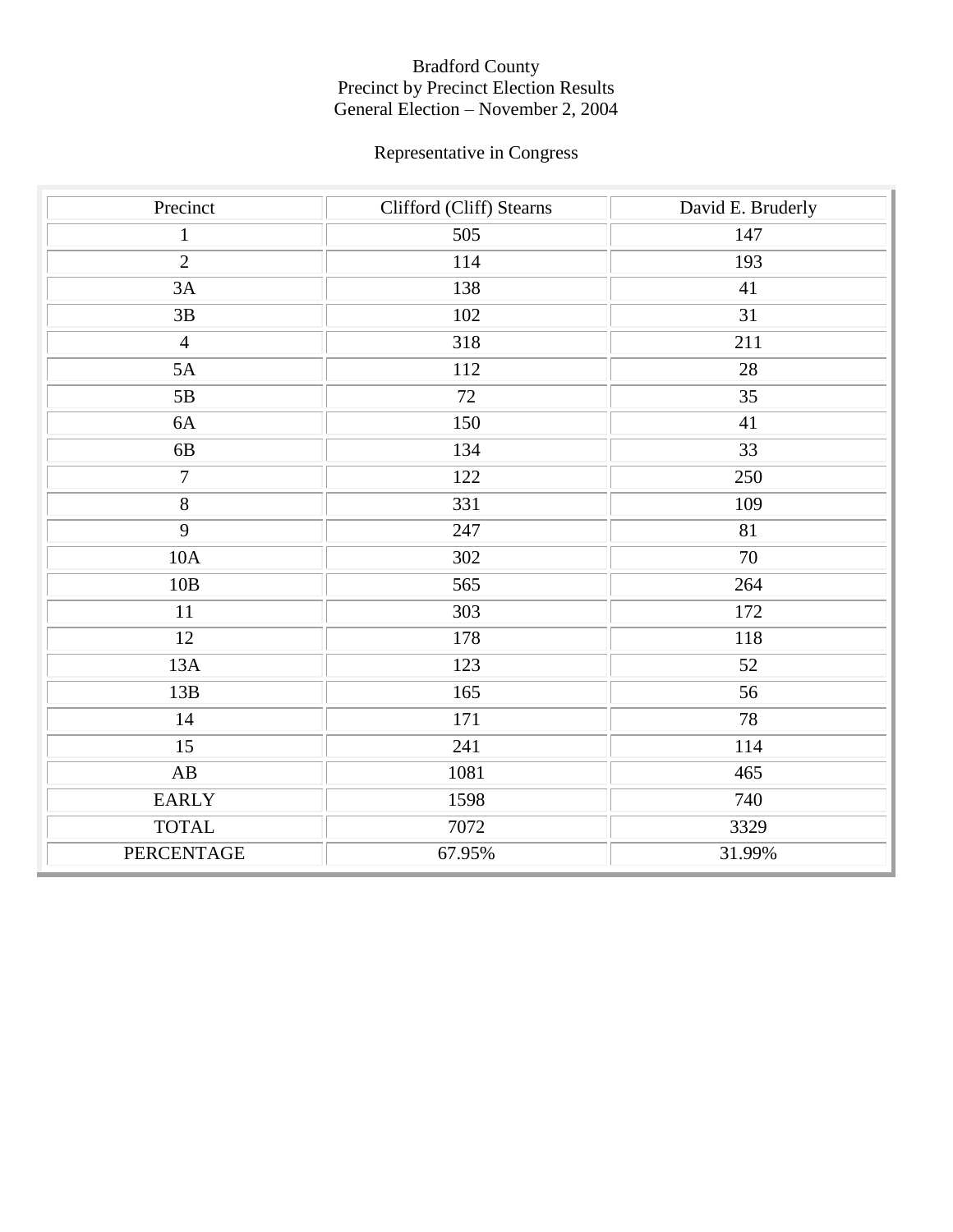#### State Attorney Eighth Judicial Circuit

| Precinct               | <b>Bill Cervone</b> | <b>Stan Griffis</b> |
|------------------------|---------------------|---------------------|
| $\mathbf{1}$           | 456                 | 205                 |
| $\overline{2}$         | 102                 | 208                 |
| 3A                     | 125                 | 56                  |
| $3\mathrm{B}$          | 78                  | $\overline{57}$     |
| $\overline{4}$         | 306                 | 227                 |
| 5A                     | 93                  | 48                  |
| 5B                     | 66                  | 41                  |
| 6A                     | 119                 | 77                  |
| 6B                     | 108                 | 60                  |
| $\overline{7}$         | 108                 | 267                 |
| $\overline{8}$         | 309                 | 131                 |
| $\overline{9}$         | 206                 | 120                 |
| 10A                    | 226                 | 145                 |
| 10B                    | 525                 | 288                 |
| 11                     | 270                 | 202                 |
| 12                     | 159                 | 135                 |
| 13A                    | 110                 | 62                  |
| 13B                    | 141                 | $\overline{82}$     |
| 14                     | 172                 | 75                  |
| 15                     | 191                 | 166                 |
| $\mathbf{A}\mathbf{B}$ | 916                 | 610                 |
| <b>EARLY</b>           | 1447                | 890                 |
| <b>TOTAL</b>           | 6233                | 4152                |
| PERCENTAGE             | 60.02%              | 39.98%              |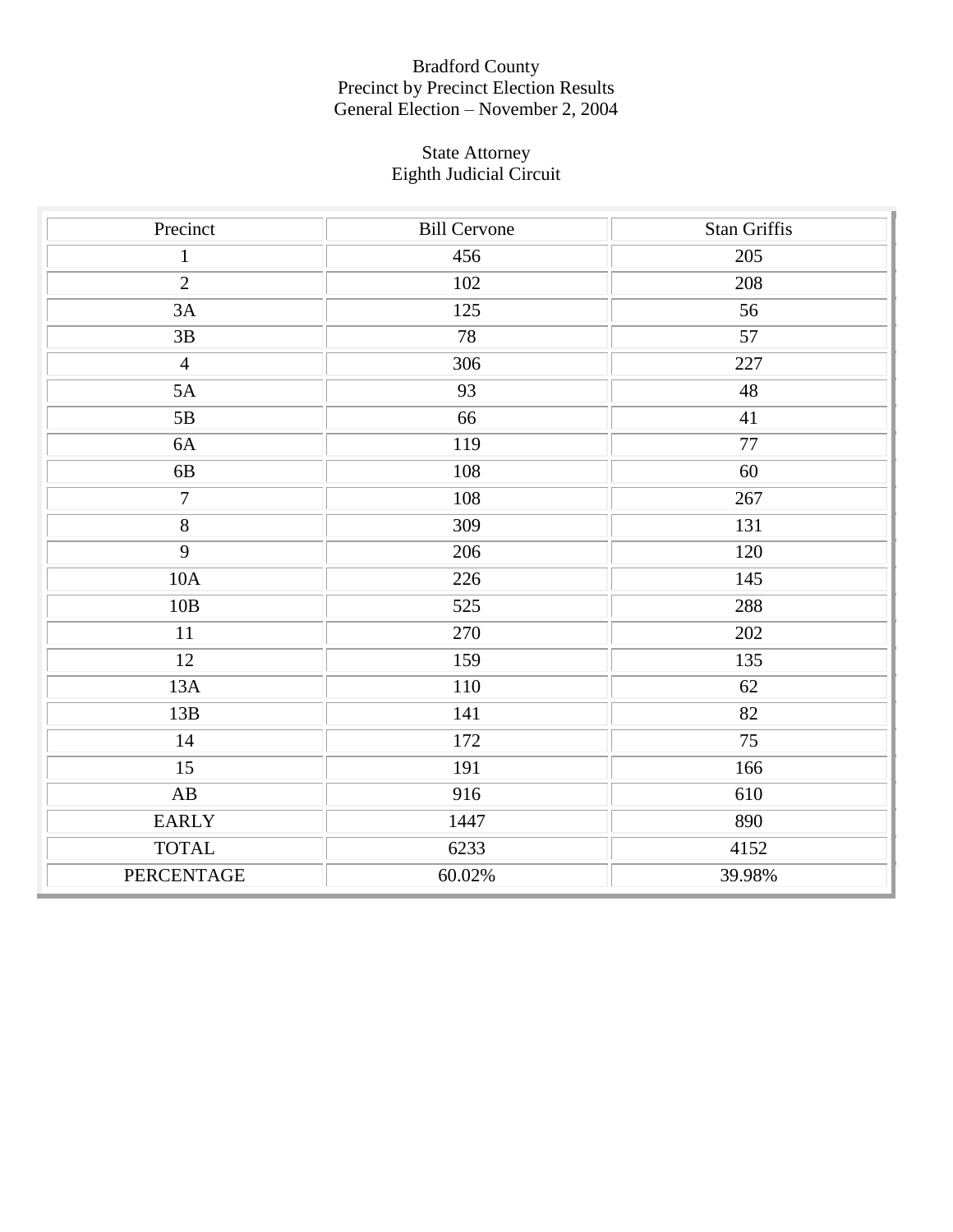# Sheriff

| Precinct               | David Barnes | <b>Bob Milner</b> |
|------------------------|--------------|-------------------|
| $\mathbf{1}$           | 369          | 314               |
| $\overline{2}$         | 112          | 203               |
| 3A                     | 83           | 100               |
| 3B                     | 71           | $\overline{65}$   |
| $\overline{4}$         | 206          | 340               |
| 5A                     | $70\,$       | 76                |
| 5B                     | 45           | 63                |
| 6A                     | 117          | 86                |
| 6B                     | 96           | 74                |
| $\tau$                 | 110          | 276               |
| $\overline{8}$         | 164          | 293               |
| $\overline{9}$         | 166          | 174               |
| 10A                    | 170          | 212               |
| 10B                    | 322          | 503               |
| 11                     | 213          | 280               |
| 12                     | 130          | 182               |
| 13A                    | 88           | 87                |
| 13B                    | 110          | 124               |
| 14                     | 130          | 128               |
| 15                     | 165          | 204               |
| $\mathbf{A}\mathbf{B}$ | 665          | 908               |
| <b>EARLY</b>           | 927          | 1468              |
| <b>TOTAL</b>           | 4529         | 6160              |
| <b>PERCENTAGE</b>      | 42.37%       | 57.63%            |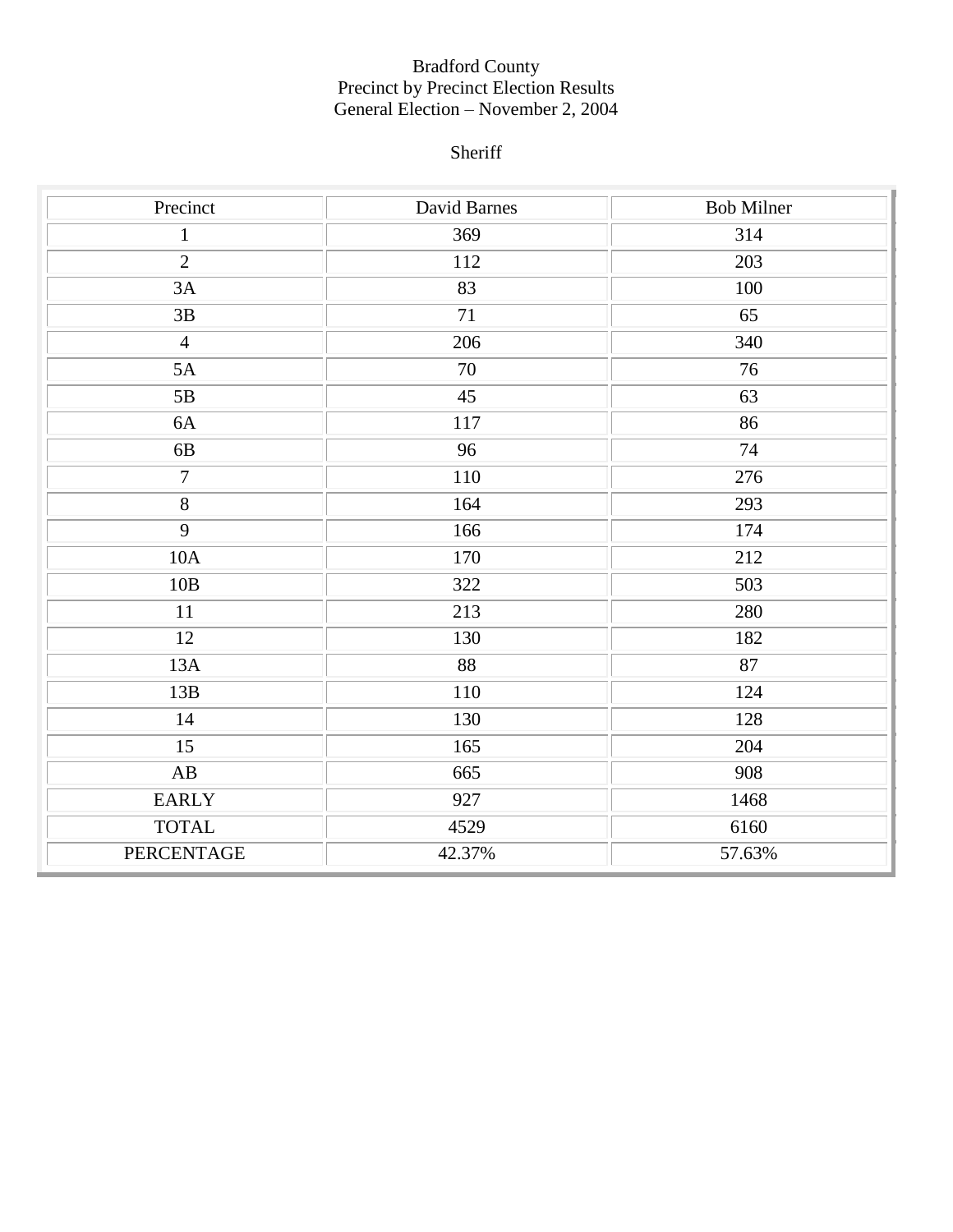### County Commissioner District 1

| Precinct     | Ross Chandler | Joe Kiser |
|--------------|---------------|-----------|
|              | 152           | 167       |
| 3B           | 59            | 68        |
|              | 266           | 112       |
| AB           | 117           | 63        |
| <b>EARLY</b> | 144           | 128       |
| <b>TOTAL</b> | 738           | 538       |
| PERCENTAGE   | 57.84%        | 42.16%    |

## Bradford County Precinct by Precinct Election Results General Election – November 2, 2004

County Commissioner District 3

| Precinct     | John S. Cooper | <b>Jimmy Bowen</b> |
|--------------|----------------|--------------------|
| 5A           | 76             | 69                 |
| 8            | 238            | 200                |
|              | 170            | 157                |
| AB           | 170            | 111                |
| <b>EARLY</b> | 284            | 195                |
| <b>TOTAL</b> | 938            | 732                |
| PERCENTAGE   | 56.17%         | 43.83%             |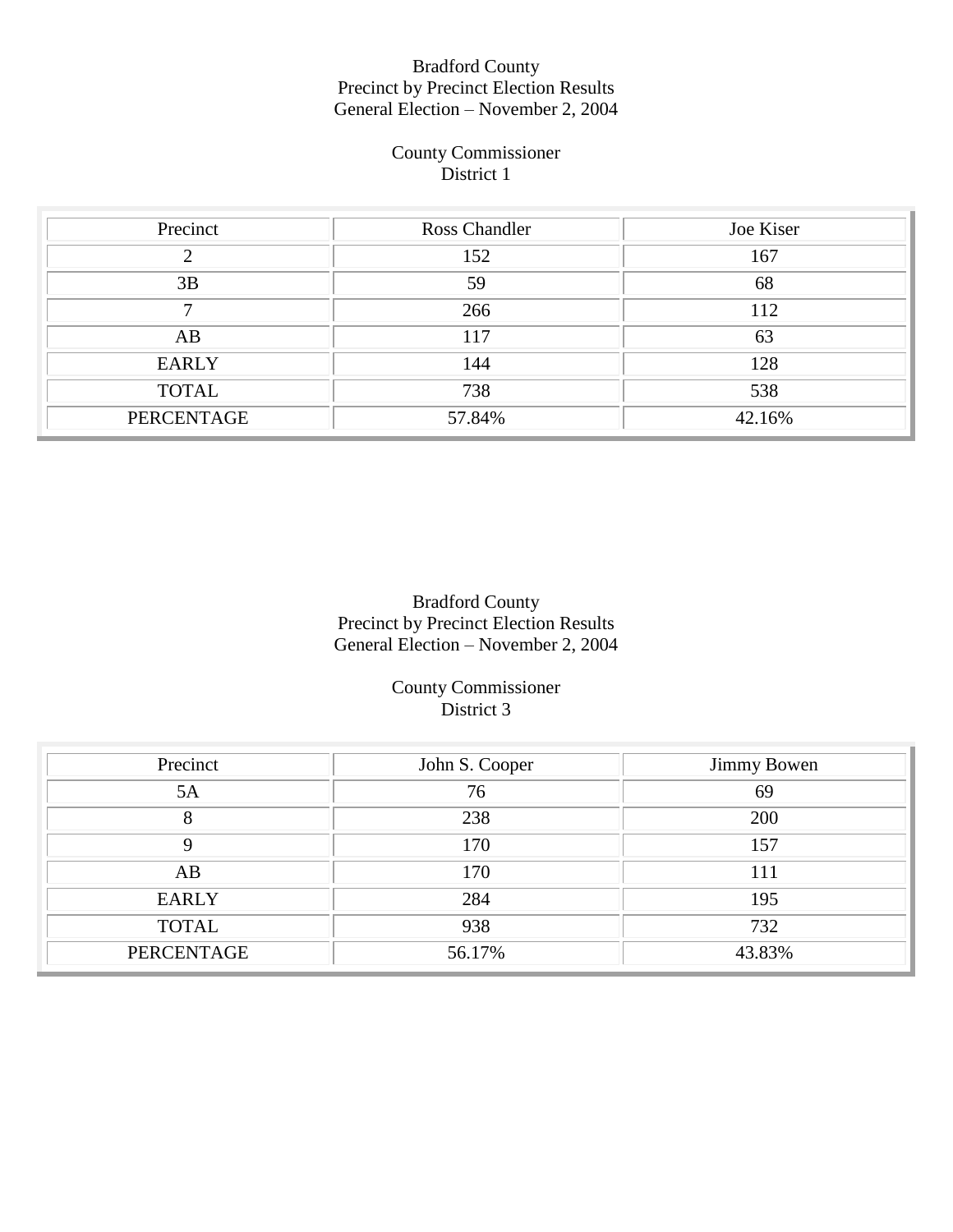#### County Commissioner District 5

| Precinct       | <b>Bruce Scott</b> | <b>Eddie Lewis</b> |
|----------------|--------------------|--------------------|
| 6 <sub>B</sub> | 77                 | 87                 |
| 12             | 130                | 168                |
| 13A            | 88                 | 81                 |
| 13B            | 116                | 109                |
| 14             | 137                | 113                |
| 15             | 135                | 235                |
| AB             | 200                | 153                |
| <b>EARLY</b>   | 257                | 258                |
| <b>TOTAL</b>   | 1140               | 1204               |
| PERCENTAGE     | 48.63%             | 51.37%             |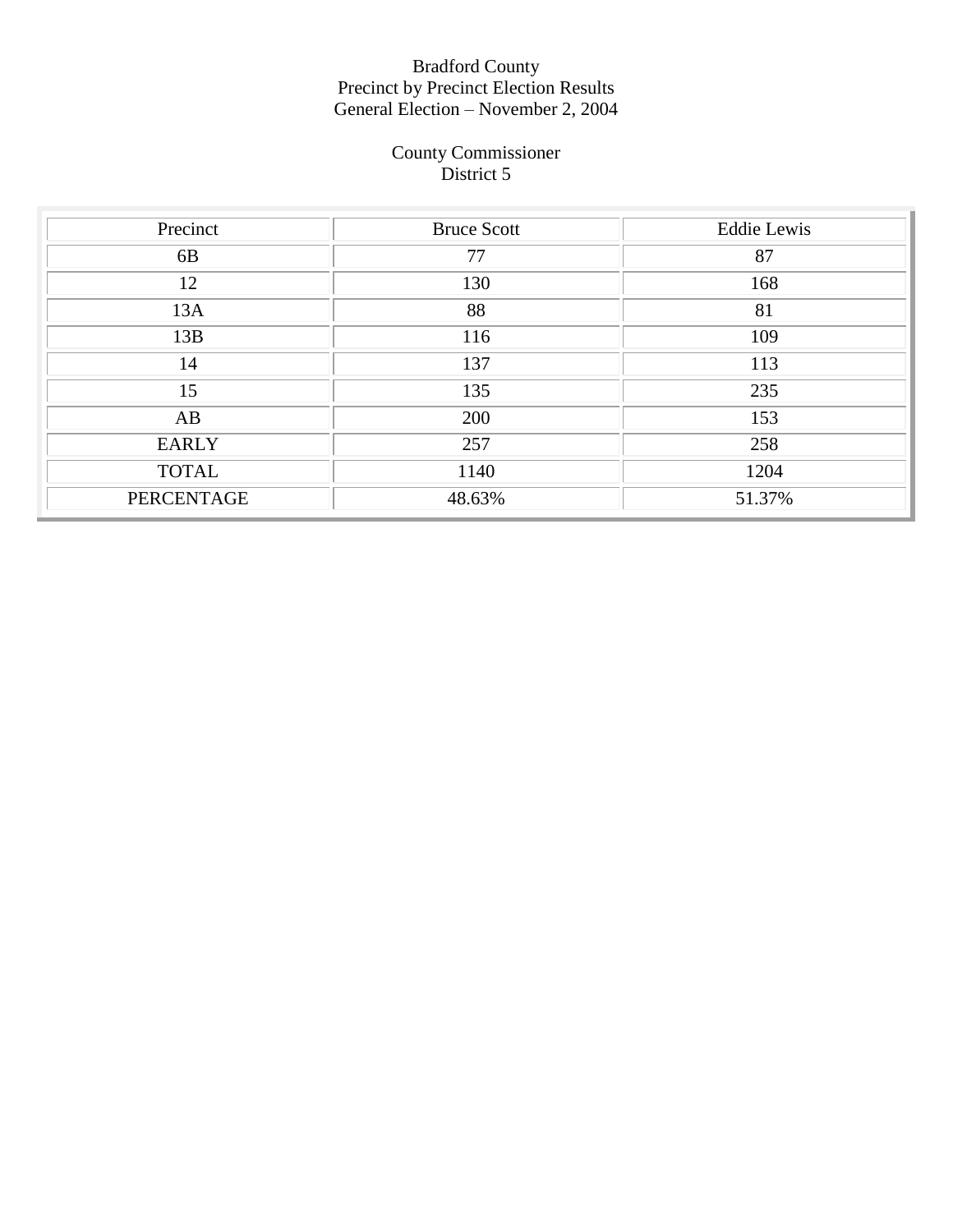# Supreme Court Justice Kenneth B. Bell

| Precinct               | Yes to Retain | No-Not to Retain |
|------------------------|---------------|------------------|
| $\mathbf{1}$           | 360           | 258              |
| $\overline{2}$         | 182           | 103              |
| 3A                     | 93            | 77               |
| $3\mathrm{B}$          | 80            | 44               |
| $\overline{4}$         | 308           | 182              |
| 5A                     | 86            | 42               |
| 5B                     | 64            | 34               |
| $6A$                   | 90            | 89               |
| 6B                     | 79            | 71               |
| $\overline{7}$         | 240           | 122              |
| $\overline{8}$         | 260           | 140              |
| $\overline{9}$         | 184           | 112              |
| 10A                    | 204           | 118              |
| 10B                    | 474           | 265              |
| 11                     | 277           | 158              |
| 12                     | 192           | 87               |
| 13A                    | 115           | 36               |
| 13B                    | 117           | 81               |
| 14                     | 156           | 70               |
| 15                     | 195           | $107\,$          |
| $\mathbf{A}\mathbf{B}$ | 736           | 586              |
| <b>EARLY</b>           | 1252          | 838              |
| <b>TOTAL</b>           | 5744          | 3620             |
| PERCENTAGE             | 61.34%        | 39.66%           |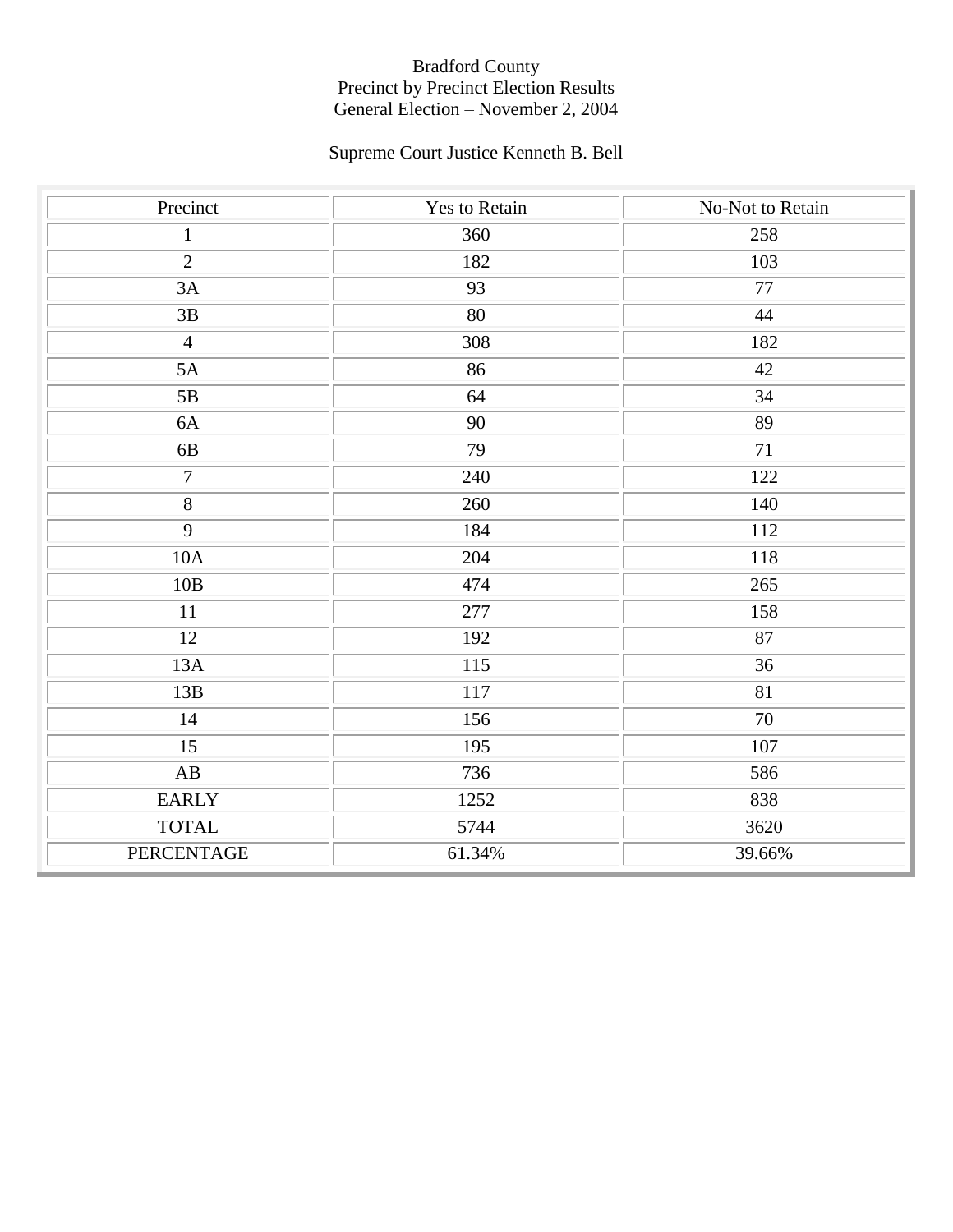# Supreme Court Justice Raoul G. Cantero III

| Precinct               | Yes to Retain   | No-Not to Retain |
|------------------------|-----------------|------------------|
| $\mathbf{1}$           | 329             | 282              |
| $\overline{2}$         | 166             | 111              |
| 3A                     | $\overline{83}$ | 84               |
| $3\mathrm{B}$          | 70              | $\overline{52}$  |
| $\overline{4}$         | 286             | 191              |
| 5A                     | 79              | 50               |
| 5B                     | 62              | 33               |
| $6A$                   | 82              | 96               |
| 6B                     | 74              | 76               |
| $\overline{7}$         | 212             | 132              |
| $\overline{8}$         | 238             | 156              |
| $\overline{9}$         | 165             | 121              |
| 10A                    | 184             | 130              |
| 10B                    | 422             | 304              |
| 11                     | 251             | 172              |
| 12                     | 172             | $102\,$          |
| 13A                    | 98              | 50               |
| 13B                    | 106             | 91               |
| 14                     | 137             | 81               |
| 15                     | 167             | 128              |
| $\mathbf{A}\mathbf{B}$ | 636             | 671              |
| <b>EARLY</b>           | 1156            | 898              |
| <b>TOTAL</b>           | 5175            | 4011             |
| PERCENTAGE             | 56.34%          | 39.66%           |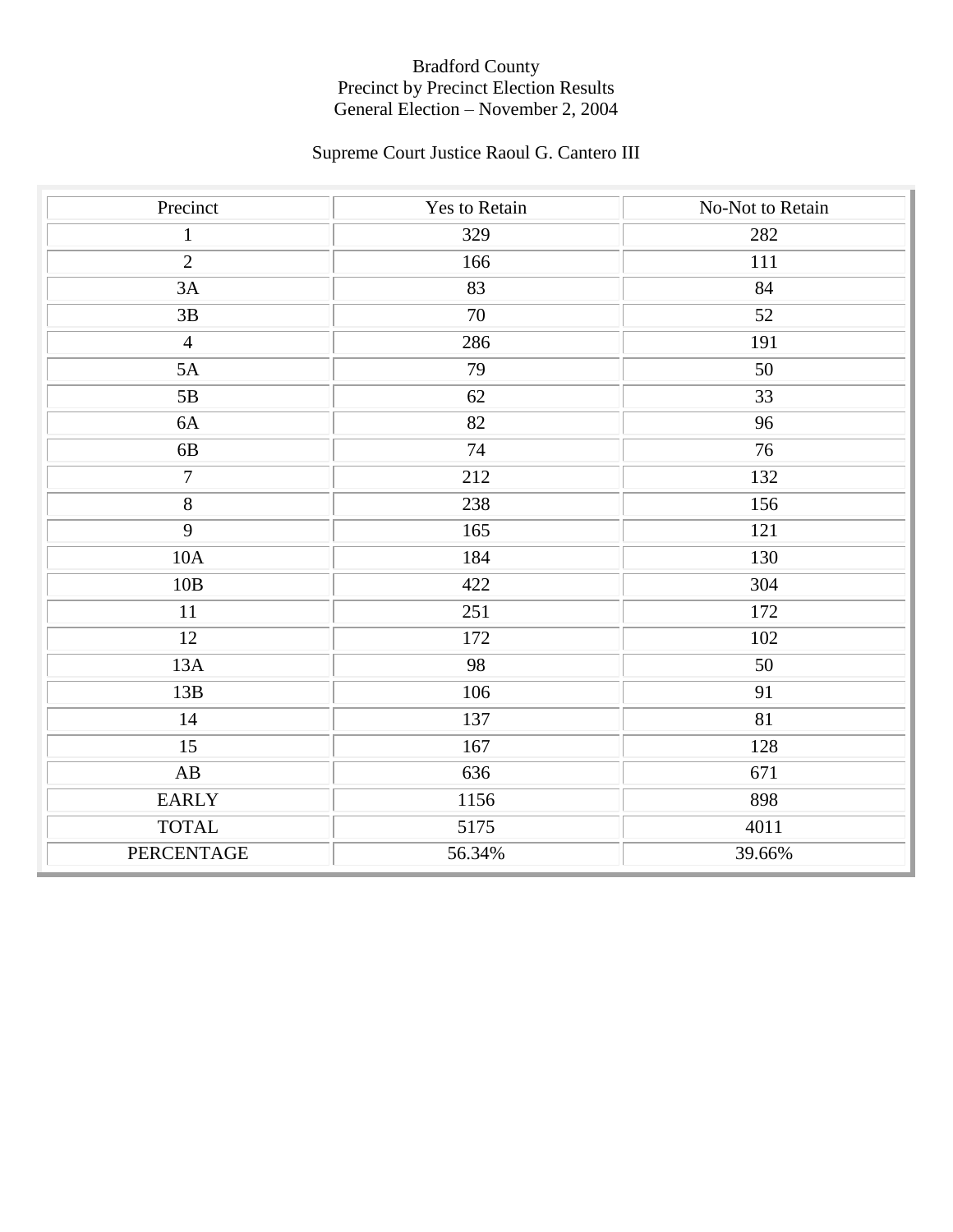# Supreme Court Justice Michael E. Allen

| Precinct       | Yes to Retain | No-Not to Retain |
|----------------|---------------|------------------|
| $\mathbf{1}$   | 355           | 250              |
| $\overline{2}$ | 172           | 103              |
| 3A             | 87            | $\overline{75}$  |
| $3\mathrm{B}$  | 74            | 48               |
| $\overline{4}$ | 298           | 175              |
| 5A             | 90            | 40               |
| 5B             | 68            | 29               |
| $6A$           | 84            | 91               |
| 6B             | 75            | 73               |
| $\overline{7}$ | 244           | 106              |
| $\overline{8}$ | 256           | 135              |
| $\overline{9}$ | 176           | 108              |
| 10A            | 174           | 134              |
| $10B$          | 436           | 284              |
| 11             | 276           | 150              |
| 12             | 192           | 82               |
| 13A            | 103           | 44               |
| 13B            | 114           | 83               |
| 14             | 151           | 70               |
| 15             | 158           | 133              |
| AB             | 692           | 590              |
| <b>EARLY</b>   | 1171          | 862              |
| <b>TOTAL</b>   | 5446          | 3665             |
| PERCENTAGE     | 59.77%        | 40.23%           |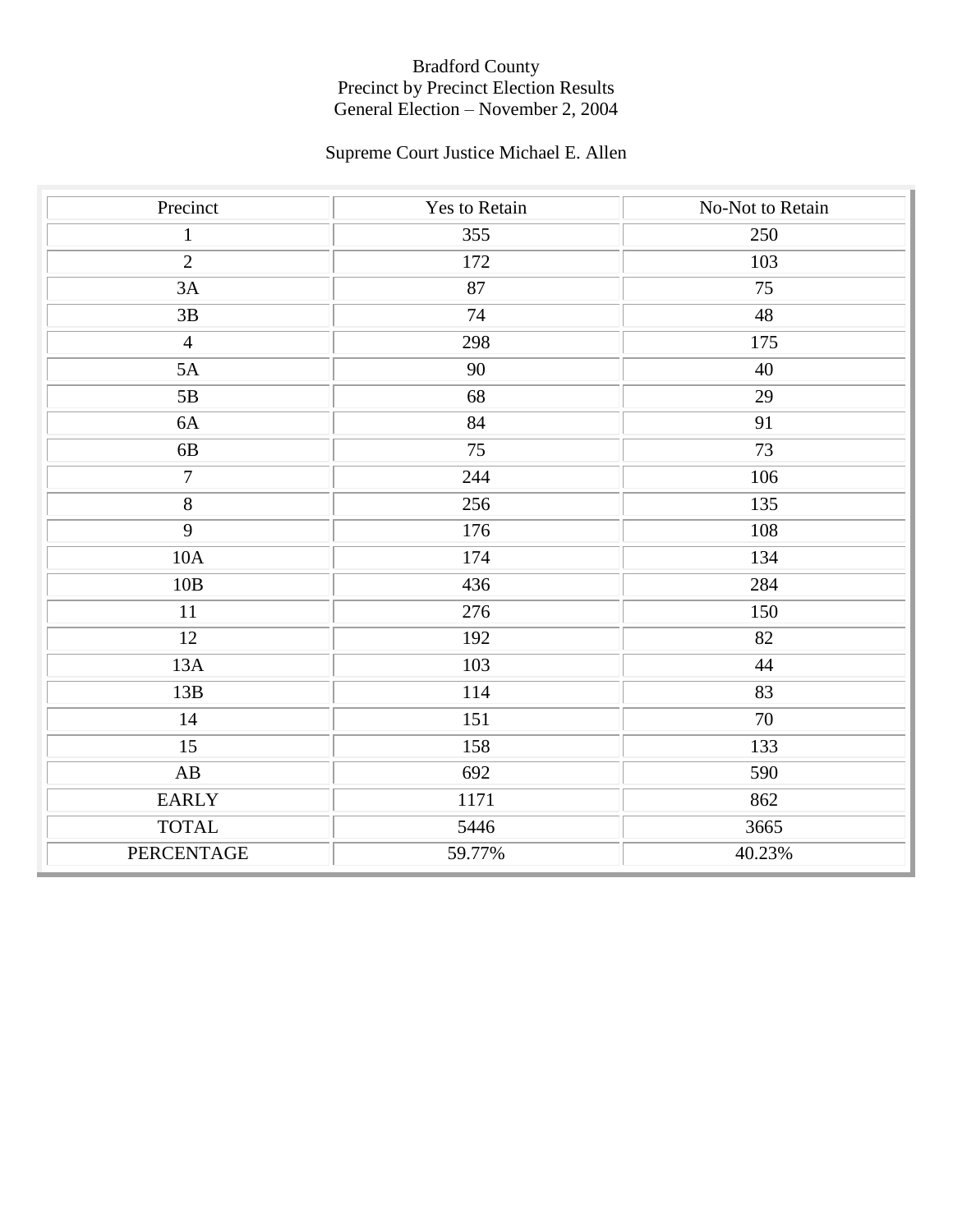# Supreme Court Justice Edward T. Barfield

| Precinct               | <b>Yes to Retain</b> | No-Not to Retain |
|------------------------|----------------------|------------------|
| $\mathbf{1}$           | 330                  | 264              |
| $\overline{2}$         | 178                  | $102\,$          |
| 3A                     | 79                   | 82               |
| $3\mathrm{B}$          | 78                   | 44               |
| $\overline{4}$         | 274                  | 190              |
| 5A                     | 81                   | 50               |
| $5\mathrm{B}$          | 61                   | 37               |
| 6A                     | 85                   | 87               |
| 6B                     | 64                   | 86               |
| $\overline{7}$         | 223                  | 127              |
| $\overline{8}$         | 243                  | 148              |
| $\overline{9}$         | 168                  | 111              |
| 10A                    | 169                  | 138              |
| 10B                    | 396                  | 315              |
| 11                     | 249                  | 170              |
| 12                     | 191                  | 83               |
| 13A                    | 93                   | 55               |
| 13B                    | 114                  | 83               |
| 14                     | 141                  | 77               |
| 15                     | 143                  | 152              |
| $\mathbf{A}\mathbf{B}$ | 668                  | 607              |
| <b>EARLY</b>           | 1121                 | 902              |
| <b>TOTAL</b>           | 5149                 | 3910             |
| PERCENTAGE             | 56.84%               | 43.16%           |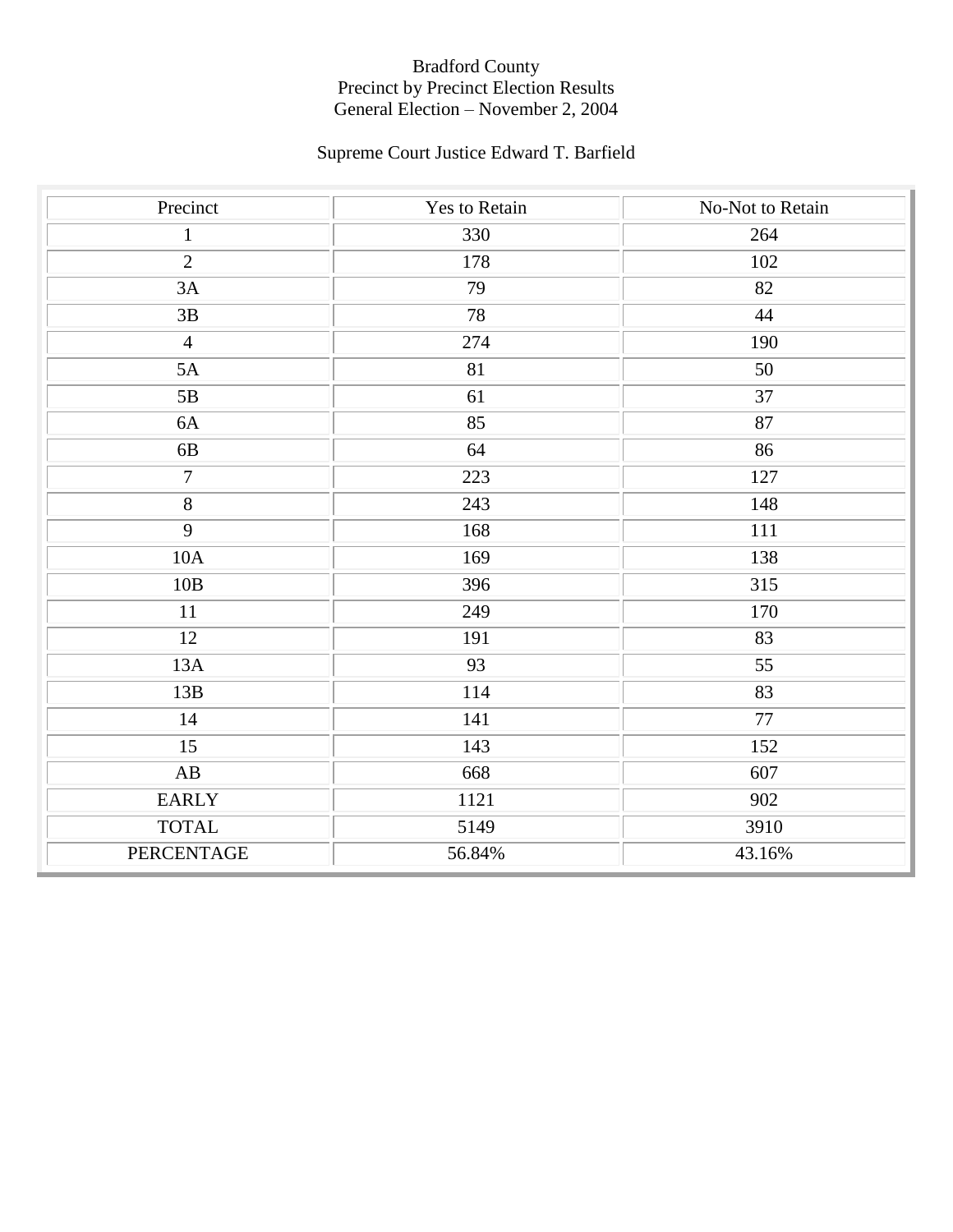# Supreme Court Justice Paul Hawkes

| Precinct               | Yes to Retain   | No-Not to Retain |
|------------------------|-----------------|------------------|
| $\mathbf{1}$           | 331             | 266              |
| $\overline{2}$         | 175             | 100              |
| 3A                     | 86              | 78               |
| $3\mathrm{B}$          | 78              | 43               |
| $\overline{4}$         | 290             | 174              |
| 5A                     | 91              | $41\,$           |
| 5B                     | 62              | 35               |
| $6A$                   | 90              | 86               |
| 6B                     | 73              | 75               |
| $\overline{7}$         | 230             | 119              |
| $\overline{8}$         | 255             | 136              |
| $\overline{9}$         | 171             | 109              |
| 10A                    | 178             | 131              |
| $10B$                  | 444             | 274              |
| 11                     | 267             | 151              |
| 12                     | 190             | 87               |
| 13A                    | $\overline{97}$ | 47               |
| 13B                    | 117             | $80\,$           |
| 14                     | 151             | 72               |
| 15                     | 158             | 134              |
| $\mathbf{A}\mathbf{B}$ | 684             | 596              |
| <b>EARLY</b>           | 1153            | 876              |
| <b>TOTAL</b>           | 5371            | 3710             |
| PERCENTAGE             | 59.15%          | 40.85%           |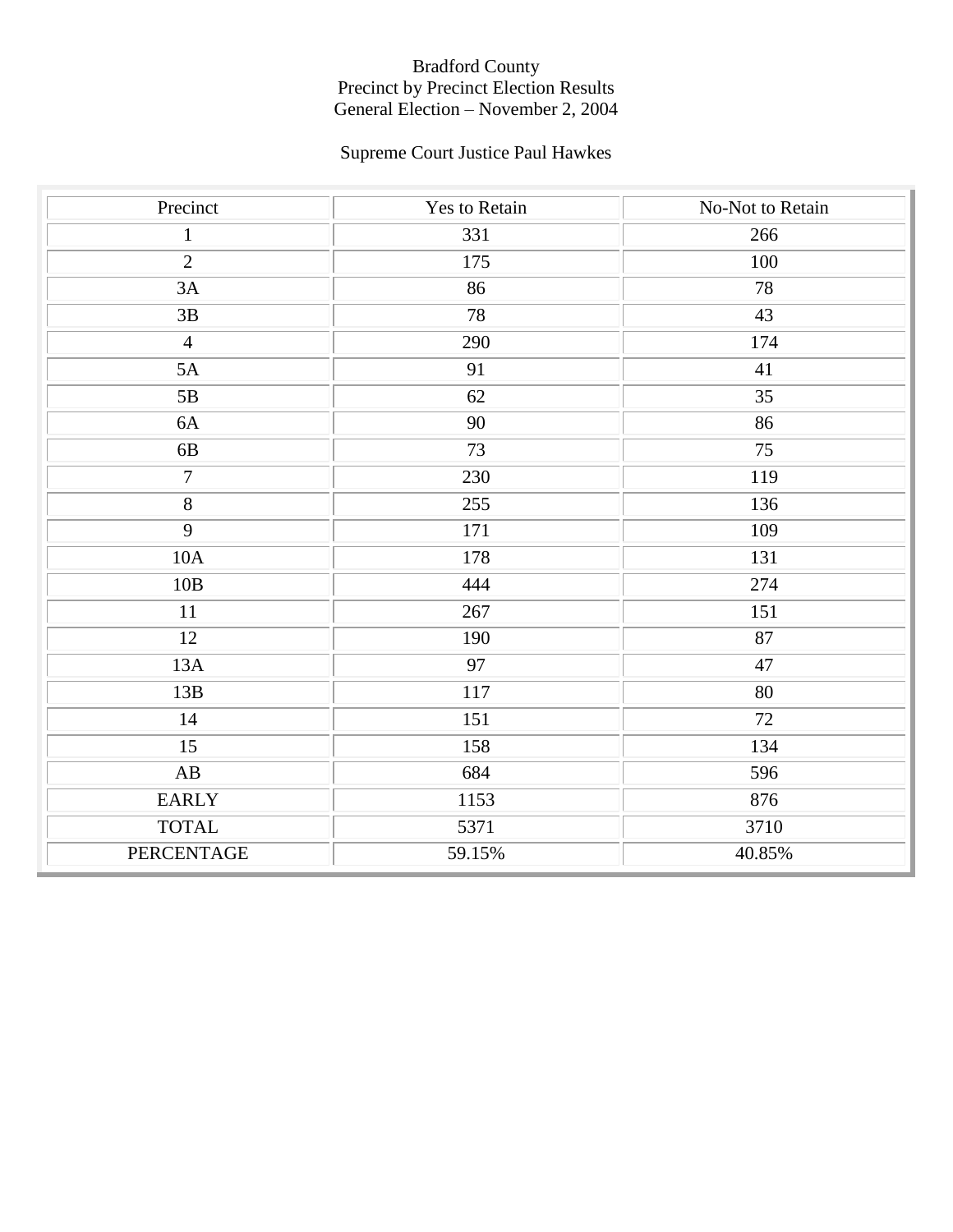# Supreme Court Justice Charles J. Kahn, Jr.

| Precinct               | Yes to Retain   | No-Not to Retain |
|------------------------|-----------------|------------------|
| $\mathbf{1}$           | 324             | 275              |
| $\overline{2}$         | 165             | 116              |
| 3A                     | $\overline{77}$ | 86               |
| $3\mathrm{B}$          | 80              | 41               |
| $\overline{4}$         | 273             | 194              |
| 5A                     | 89              | 43               |
| 5B                     | 64              | 34               |
| $6A$                   | 76              | 96               |
| 6B                     | 66              | 83               |
| $\overline{7}$         | 242             | 112              |
| $\overline{8}$         | 248             | 143              |
| $\overline{9}$         | 167             | 114              |
| 10A                    | 177             | 133              |
| 10B                    | 409             | 306              |
| 11                     | 252             | 167              |
| 12                     | 182             | 92               |
| 13A                    | 99              | 47               |
| 13B                    | 117             | $80\,$           |
| 14                     | 140             | 78               |
| 15                     | 152             | 142              |
| $\mathbf{A}\mathbf{B}$ | 662             | 615              |
| <b>EARLY</b>           | 1115            | 919              |
| <b>TOTAL</b>           | 5176            | 3916             |
| PERCENTAGE             | 56.93%          | 43.07%           |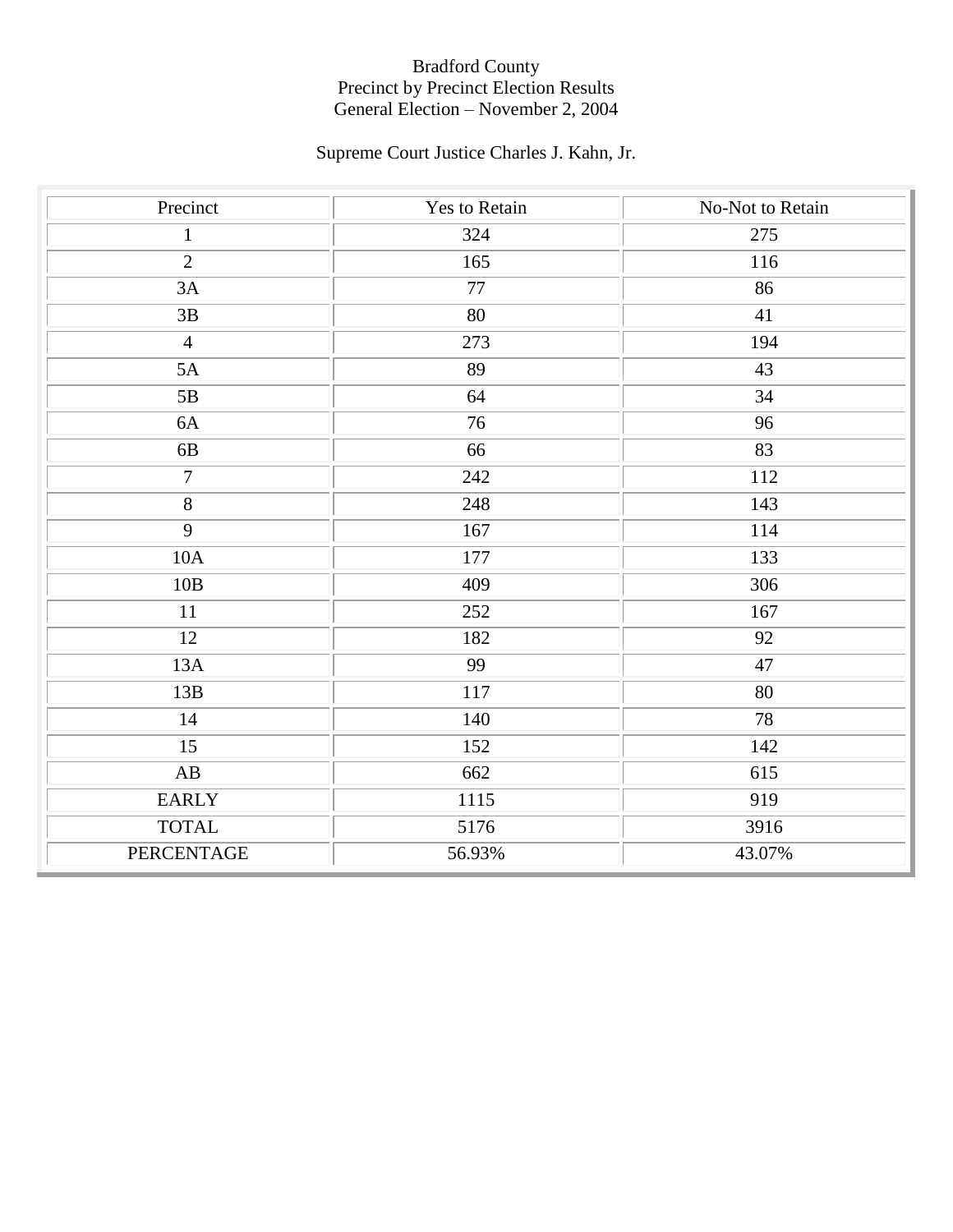# Supreme Court Justice Phil Padovano.

| Precinct               | Yes to Retain | No-Not to Retain |
|------------------------|---------------|------------------|
| $\mathbf{1}$           | 310           | 290              |
| $\overline{2}$         | 161           | 115              |
| 3A                     | 74            | 90               |
| $3\mathrm{B}$          | 69            | 51               |
| $\overline{4}$         | 260           | 206              |
| 5A                     | 85            | 50               |
| 5B                     | 59            | 37               |
| 6A                     | 71            | 101              |
| 6B                     | 66            | 83               |
| $\overline{7}$         | 220           | 135              |
| $\overline{8}$         | 235           | 151              |
| $\overline{9}$         | 161           | 123              |
| 10A                    | 161           | 145              |
| $10B$                  | 385           | 328              |
| 11                     | 242           | 179              |
| 12                     | 168           | 111              |
| 13A                    | 88            | 58               |
| 13B                    | 104           | $87\,$           |
| 14                     | 133           | 88               |
| 15                     | 132           | 158              |
| $\mathbf{A}\mathbf{B}$ | 628           | 645              |
| <b>EARLY</b>           | 1054          | 974              |
| <b>TOTAL</b>           | 4866          | 4205             |
| PERCENTAGE             | 53.64%        | 46.36%           |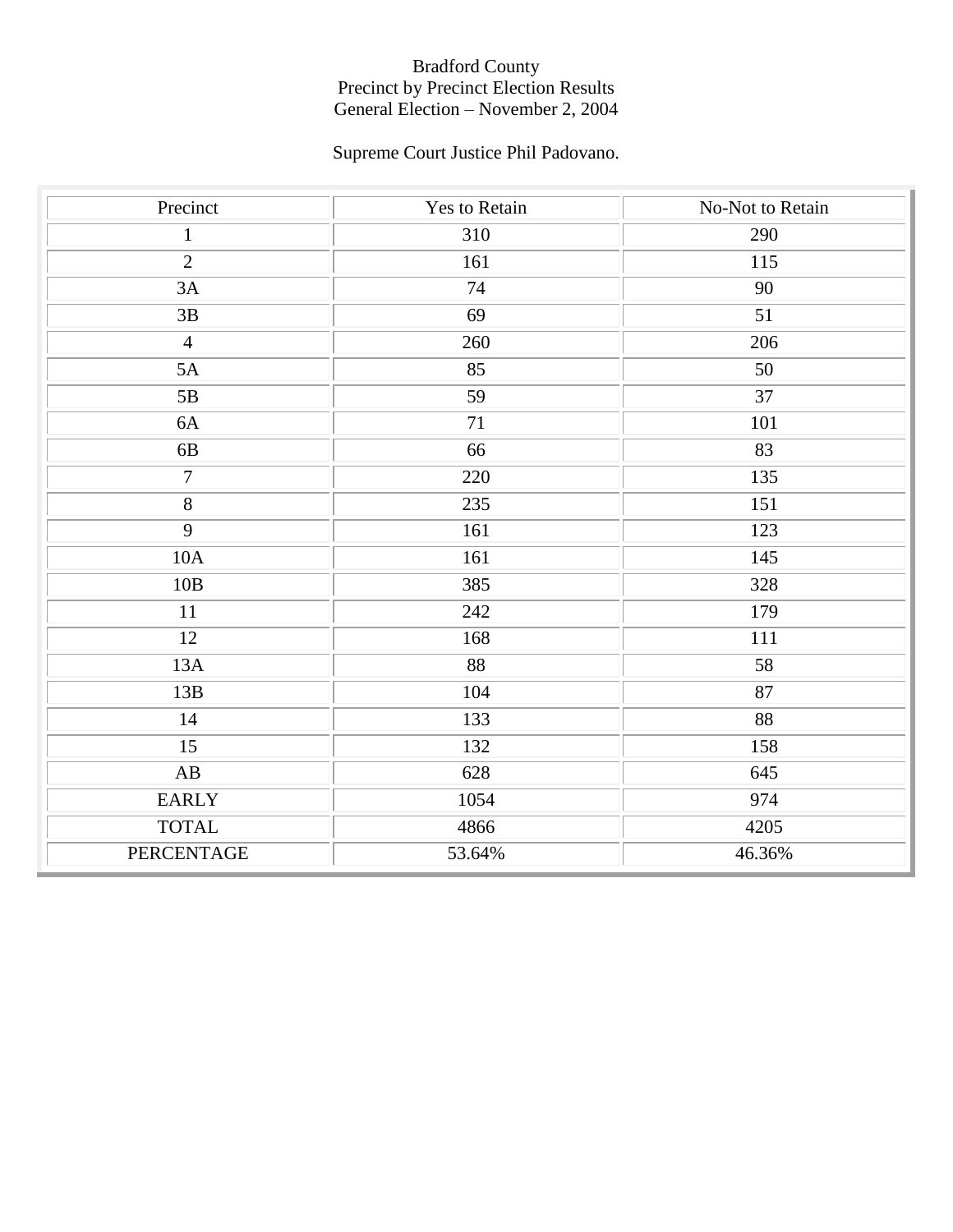# Supreme Court Justice James R. Wolf

| Precinct               | Yes to Retain | No-Not to Retain |
|------------------------|---------------|------------------|
| $\mathbf{1}$           | 326           | 264              |
| $\overline{2}$         | 172           | 105              |
| 3A                     | 87            | $\overline{81}$  |
| $3\mathrm{B}$          | 74            | $\overline{45}$  |
| $\overline{4}$         | 293           | 172              |
| 5A                     | 94            | 40               |
| 5B                     | 60            | 37               |
| 6A                     | 89            | 81               |
| 6B                     | 74            | 74               |
| $\overline{7}$         | 228           | 123              |
| $\overline{8}$         | 249           | 136              |
| $\overline{9}$         | 170           | 111              |
| 10A                    | 179           | 129              |
| $10B$                  | 437           | 279              |
| 11                     | 264           | 157              |
| 12                     | 185           | 91               |
| 13A                    | 99            | 48               |
| 13B                    | 111           | 79               |
| 14                     | 138           | 79               |
| 15                     | 157           | 129              |
| $\mathbf{A}\mathbf{B}$ | 677           | 591              |
| <b>EARLY</b>           | 1129          | 872              |
| <b>TOTAL</b>           | 5292          | 3723             |
| PERCENTAGE             | 58.70%        | 41.30%           |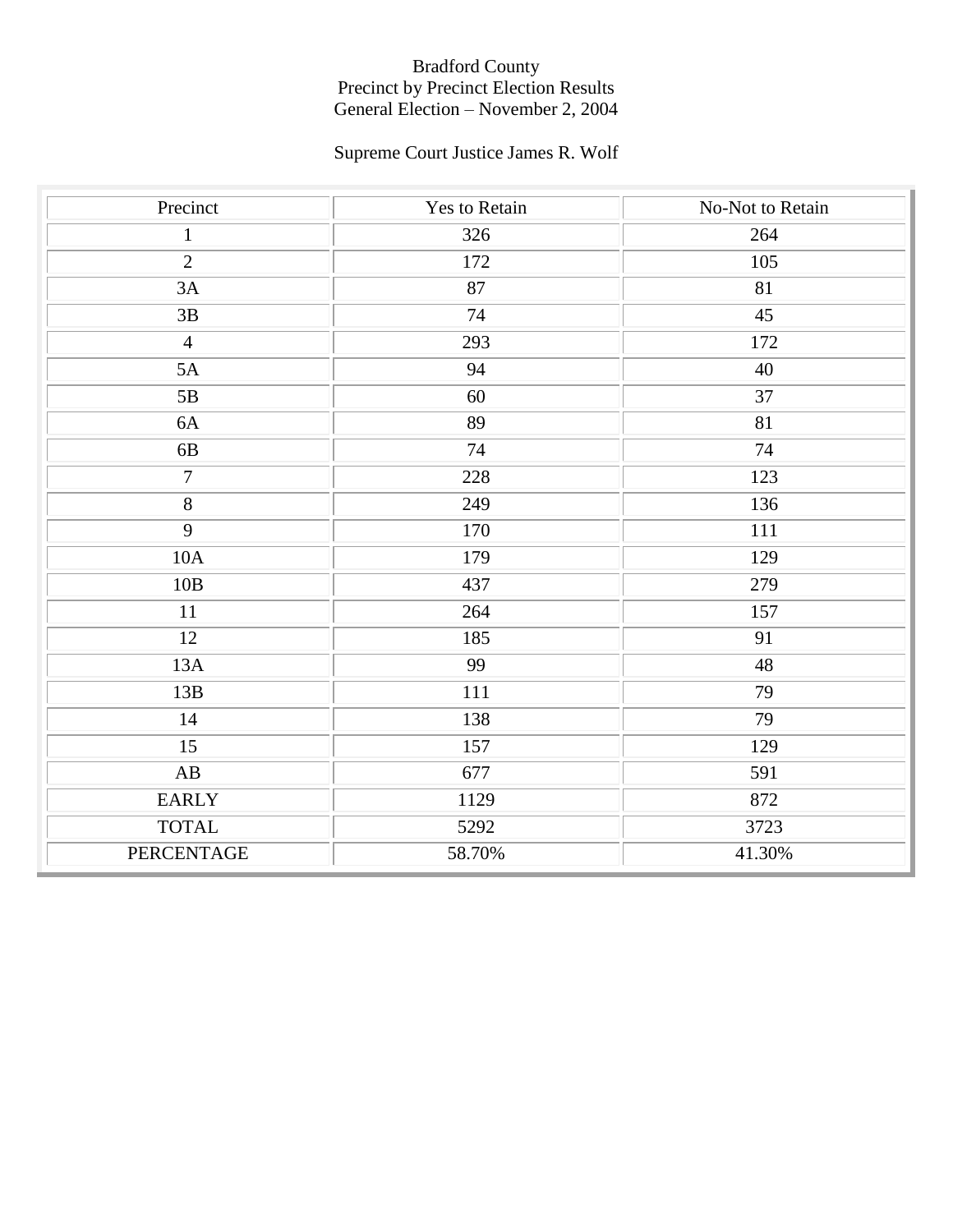#### Circuit Judge Judicial Circuit 8 – Group 9

| Precinct               | Harvey Baxter | Mark Moseley |
|------------------------|---------------|--------------|
| $\mathbf{1}$           | 223           | 413          |
| $\overline{2}$         | 93            | 195          |
| 3A                     | 43            | 126          |
| $3\mathrm{B}$          | 41            | 83           |
| $\overline{4}$         | 178           | 315          |
| 5A                     | 55            | 84           |
| 5B                     | 32            | 69           |
| $6A$                   | 47            | 141          |
| $6\mathrm{B}$          | 41            | 117          |
| $\overline{7}$         | 128           | 234          |
| $\overline{8}$         | 133           | 281          |
| $\overline{9}$         | 97            | 205          |
| 10A                    | 93            | 247          |
| $10B$                  | 227           | 489          |
| $11\,$                 | 123           | 316          |
| 12                     | 109           | 172          |
| 13A                    | 59            | 102          |
| 13B                    | 65            | 148          |
| 14                     | 58            | 176          |
| 15                     | 88            | 232          |
| $\mathbf{A}\mathbf{B}$ | 446           | 950          |
| <b>EARLY</b>           | 706           | 1431         |
| <b>TOTAL</b>           | 3085          | 6526         |
| PERCENTAGE             | 32.10%        | 67.90%       |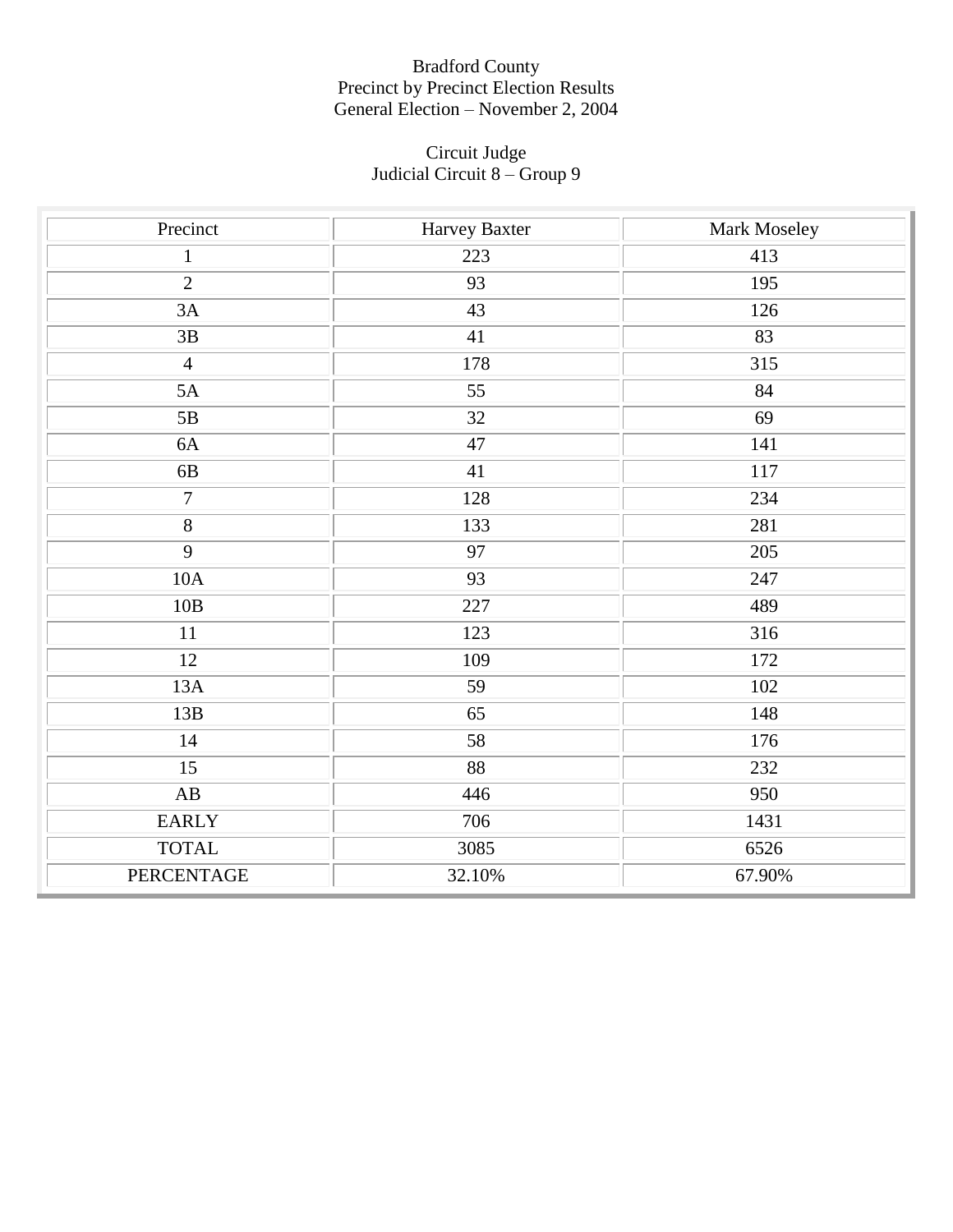| Precinct               | Yes    | $\rm No$        |
|------------------------|--------|-----------------|
| $\mathbf{1}$           | 482    | 186             |
| $\overline{2}$         | 215    | 84              |
| 3A                     | 145    | 40              |
| $\overline{3B}$        | 107    | $\overline{27}$ |
| $\overline{4}$         | 395    | 134             |
| 5A                     | 117    | $27\,$          |
| 5B                     | 70     | 36              |
| 6A                     | 141    | 55              |
| 6B                     | 120    | 47              |
| $\overline{7}$         | 241    | 134             |
| $\overline{8}$         | 325    | 116             |
| $\overline{9}$         | 237    | 93              |
| 10A                    | 285    | 82              |
| 10B                    | 583    | 254             |
| $11\,$                 | 325    | 143             |
| 12                     | 218    | 80              |
| 13A                    | 120    | $\overline{53}$ |
| 13B                    | 156    | 66              |
| 14                     | 183    | 67              |
| 15                     | 266    | 90              |
| $\mathbf{A}\mathbf{B}$ | 1175   | 341             |
| <b>EARLY</b>           | 1704   | 617             |
| <b>TOTAL</b>           | 7610   | 2772            |
| PERCENTAGE             | 73.30% | 26.70%          |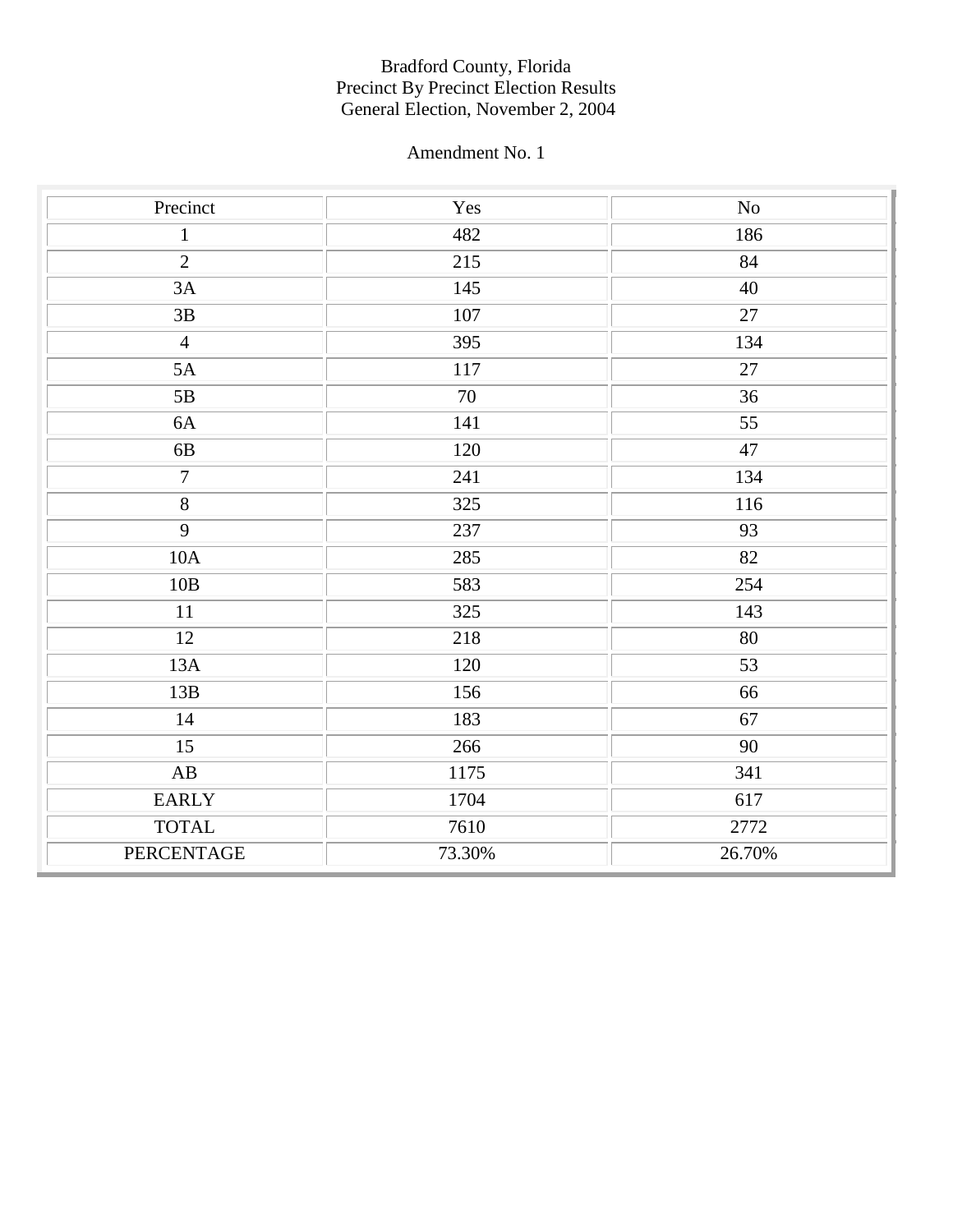| Precinct               | Yes    | $\rm No$        |
|------------------------|--------|-----------------|
| $1\,$                  | 423    | 212             |
| $\overline{2}$         | 184    | 111             |
| 3A                     | 122    | 49              |
| $\overline{3B}$        | 95     | $\overline{32}$ |
| $\overline{4}$         | 327    | 179             |
| 5A                     | 102    | 38              |
| 5B                     | 64     | 38              |
| 6A                     | 114    | 68              |
| $6\mathrm{B}$          | 97     | 66              |
| $\boldsymbol{7}$       | 233    | 133             |
| $\overline{8}$         | 275    | 142             |
| $\overline{9}$         | 205    | 102             |
| 10A                    | 240    | 105             |
| 10B                    | 559    | 235             |
| $11\,$                 | 298    | 159             |
| 12                     | 203    | 83              |
| 13A                    | 118    | 49              |
| 13B                    | 153    | 53              |
| 14                     | 166    | 73              |
| 15                     | 232    | 92              |
| $\mathbf{A}\mathbf{B}$ | 1059   | 378             |
| <b>EARLY</b>           | 1608   | 614             |
| <b>TOTAL</b>           | 6877   | 3011            |
| PERCENTAGE             | 69.55% | 30.45%          |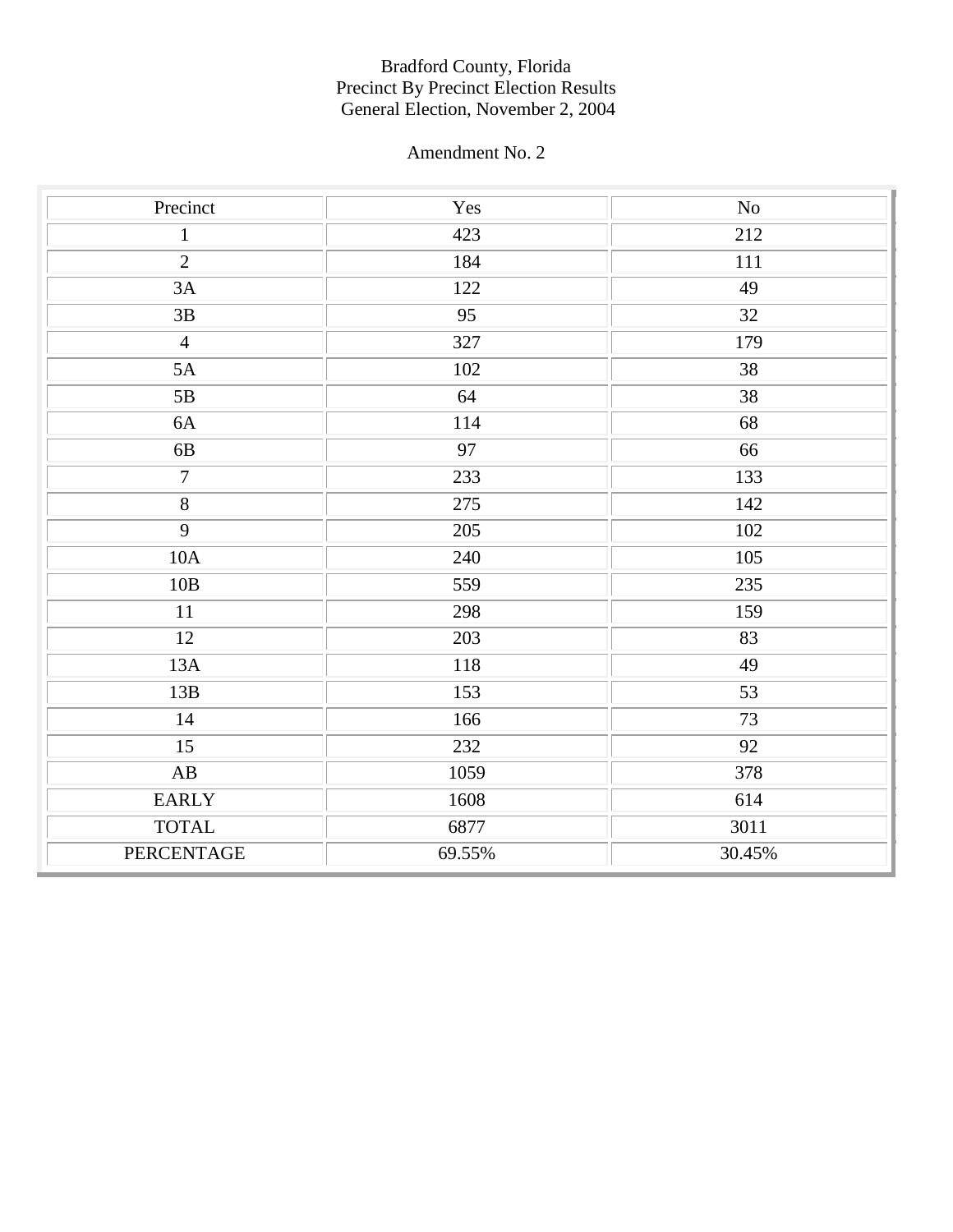| Precinct               | Yes    | $\rm No$        |
|------------------------|--------|-----------------|
| $\mathbf{1}$           | 455    | 215             |
| $\overline{2}$         | 142    | 170             |
| 3A                     | 120    | 58              |
| $\overline{3B}$        | 86     | $\overline{47}$ |
| $\overline{4}$         | 307    | 229             |
| 5A                     | 96     | 49              |
| 5B                     | 58     | $47\,$          |
| 6A                     | 129    | 70              |
| $6\mathrm{B}$          | 97     | 67              |
| $\boldsymbol{7}$       | 190    | 186             |
| $\overline{8}$         | 280    | 156             |
| $\overline{9}$         | 210    | 113             |
| 10A                    | 245    | 122             |
| 10B                    | 565    | 270             |
| $11\,$                 | 295    | 180             |
| 12                     | 186    | 113             |
| 13A                    | 118    | $\overline{55}$ |
| 13B                    | 143    | 75              |
| 14                     | 170    | 81              |
| 15                     | 223    | 136             |
| $\mathbf{A}\mathbf{B}$ | 974    | 539             |
| <b>EARLY</b>           | 1472   | 860             |
| <b>TOTAL</b>           | 6561   | 3838            |
| PERCENTAGE             | 63.09% | 36.91%          |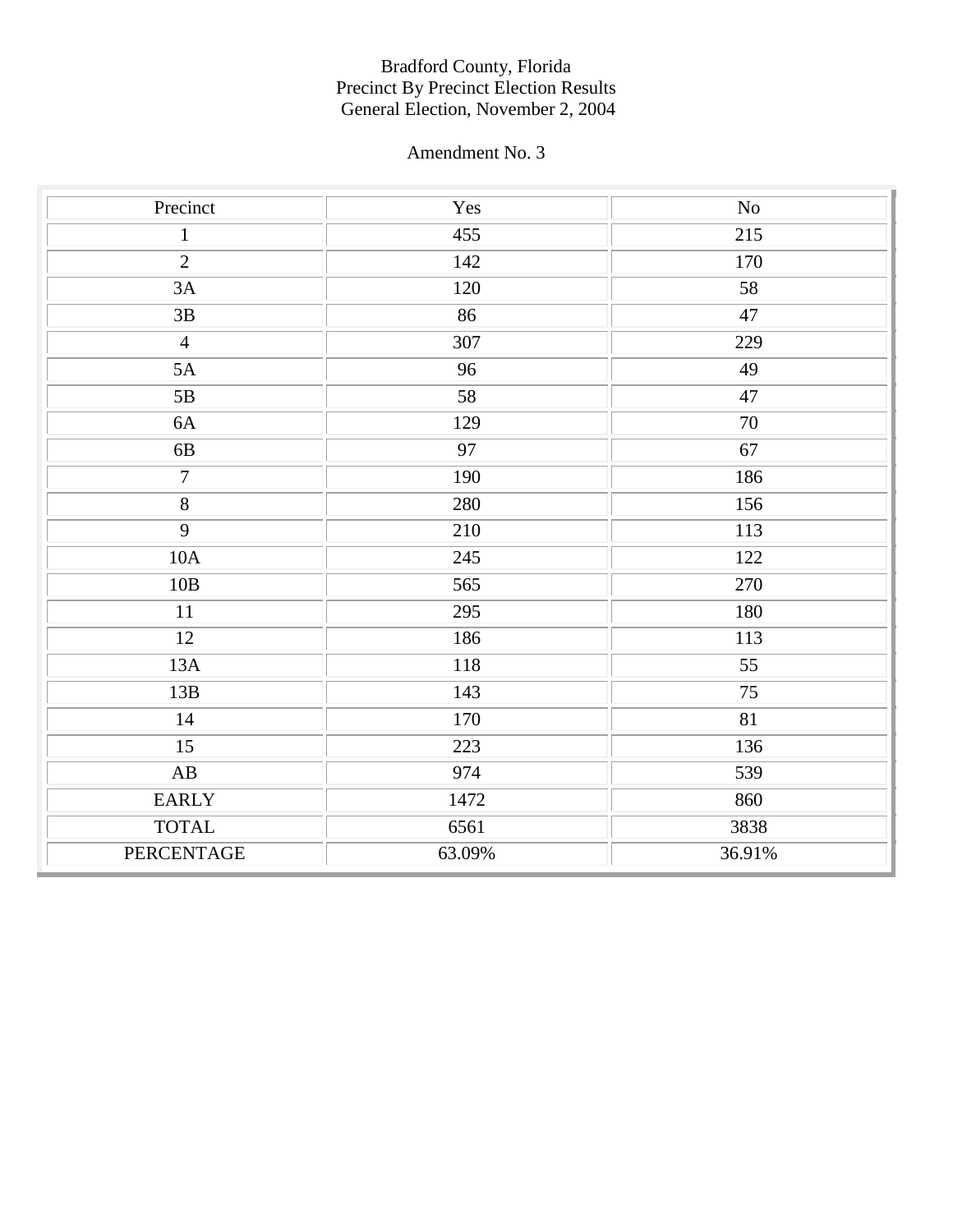| Precinct               | Yes             | $\rm No$ |
|------------------------|-----------------|----------|
| $\mathbf{1}$           | 262             | 405      |
| $\overline{2}$         | 120             | 184      |
| 3A                     | $\overline{65}$ | 118      |
| $3\mathrm{B}$          | $\overline{55}$ | 77       |
| $\overline{4}$         | 189             | 341      |
| 5A                     | 53              | 96       |
| 5B                     | 33              | 72       |
| 6A                     | 54              | 144      |
| 6B                     | 54              | 112      |
| $\overline{7}$         | 154             | 214      |
| $\overline{8}$         | 166             | 271      |
| $\overline{9}$         | 134             | 185      |
| 10A                    | 128             | 241      |
| 10B                    | 306             | 520      |
| 11                     | 191             | 278      |
| 12                     | 123             | 175      |
| 13A                    | $\overline{55}$ | 120      |
| 13B                    | 93              | 121      |
| 14                     | 93              | 152      |
| 15                     | 130             | 228      |
| $\mathbf{A}\mathbf{B}$ | 622             | 858      |
| <b>EARLY</b>           | 921             | 1380     |
| <b>TOTAL</b>           | 4001            | 6292     |
| PERCENTAGE             | 38.87%          | 61.13%   |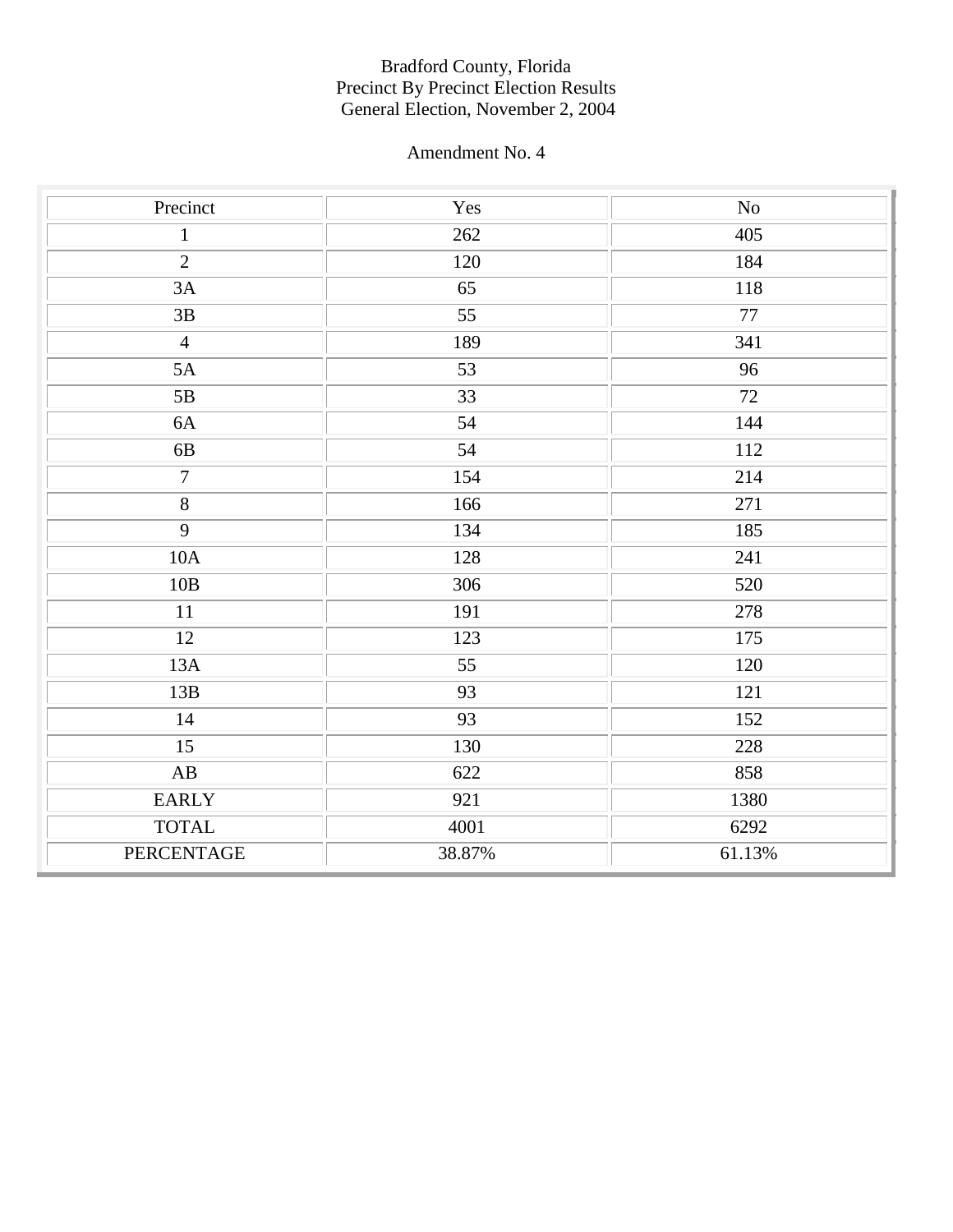| Precinct               | $\operatorname{Yes}$ | $\rm No$            |
|------------------------|----------------------|---------------------|
| $\mathbf{1}$           | 436                  | 235                 |
| $\overline{2}$         | 246                  | 62                  |
| 3A                     | 108                  | $\overline{75}$     |
| $\overline{3B}$        | $\overline{95}$      | $\overline{39}$     |
| $\overline{4}$         | 364                  | 167                 |
| 5A                     | 103                  | 43                  |
| 5B                     | 72                   | 34                  |
| 6A                     | 109                  | 87                  |
| 6B                     | 96                   | 71                  |
| $\overline{7}$         | 303                  | $72\,$              |
| $\overline{8}$         | 279                  | 172                 |
| $\overline{9}$         | 229                  | 97                  |
| 10A                    | 205                  | 165                 |
| 10B                    | 493                  | 349                 |
| 11                     | 328                  | 148                 |
| 12                     | 214                  | $\overline{\bf 88}$ |
| 13A                    | 109                  | 64                  |
| 13B                    | 138                  | 81                  |
| 14                     | 167                  | 87                  |
| 15                     | 209                  | 145                 |
| $\mathbf{A}\mathbf{B}$ | 1079                 | 463                 |
| <b>EARLY</b>           | 1519                 | 809                 |
| <b>TOTAL</b>           | 6901                 | 3553                |
| PERCENTAGE             | 66.01%               | 33.99%              |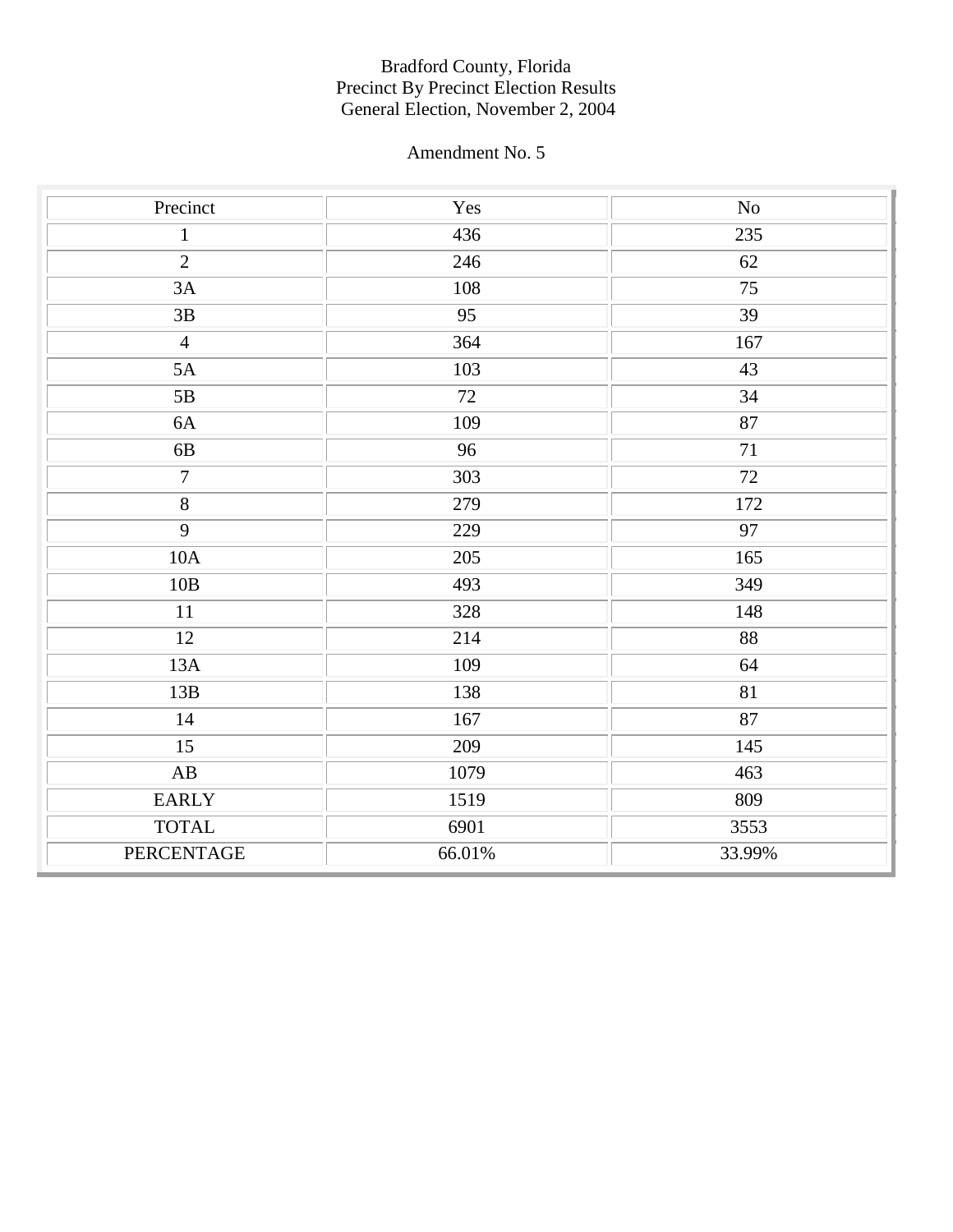| Precinct               | Yes    | $\rm No$        |
|------------------------|--------|-----------------|
| $\mathbf{1}$           | 414    | 248             |
| $\overline{2}$         | 188    | 119             |
| 3A                     | 125    | 54              |
| $\overline{3B}$        | 76     | $\overline{55}$ |
| $\overline{4}$         | 327    | 197             |
| 5A                     | 92     | 51              |
| 5B                     | 72     | 33              |
| 6A                     | 130    | 63              |
| $6\mathrm{B}$          | 112    | 54              |
| $\boldsymbol{7}$       | 219    | 152             |
| $\overline{8}$         | 289    | 143             |
| $\overline{9}$         | 206    | 116             |
| 10A                    | 244    | 123             |
| 10B                    | 585    | 245             |
| $11\,$                 | 302    | 171             |
| 12                     | 184    | 112             |
| 13A                    | 108    | 63              |
| 13B                    | 130    | $\overline{80}$ |
| 14                     | 171    | 77              |
| 15                     | 231    | 115             |
| $\mathbf{A}\mathbf{B}$ | 997    | 502             |
| <b>EARLY</b>           | 1512   | 776             |
| <b>TOTAL</b>           | 6714   | 3549            |
| PERCENTAGE             | 65.42% | 34.58%          |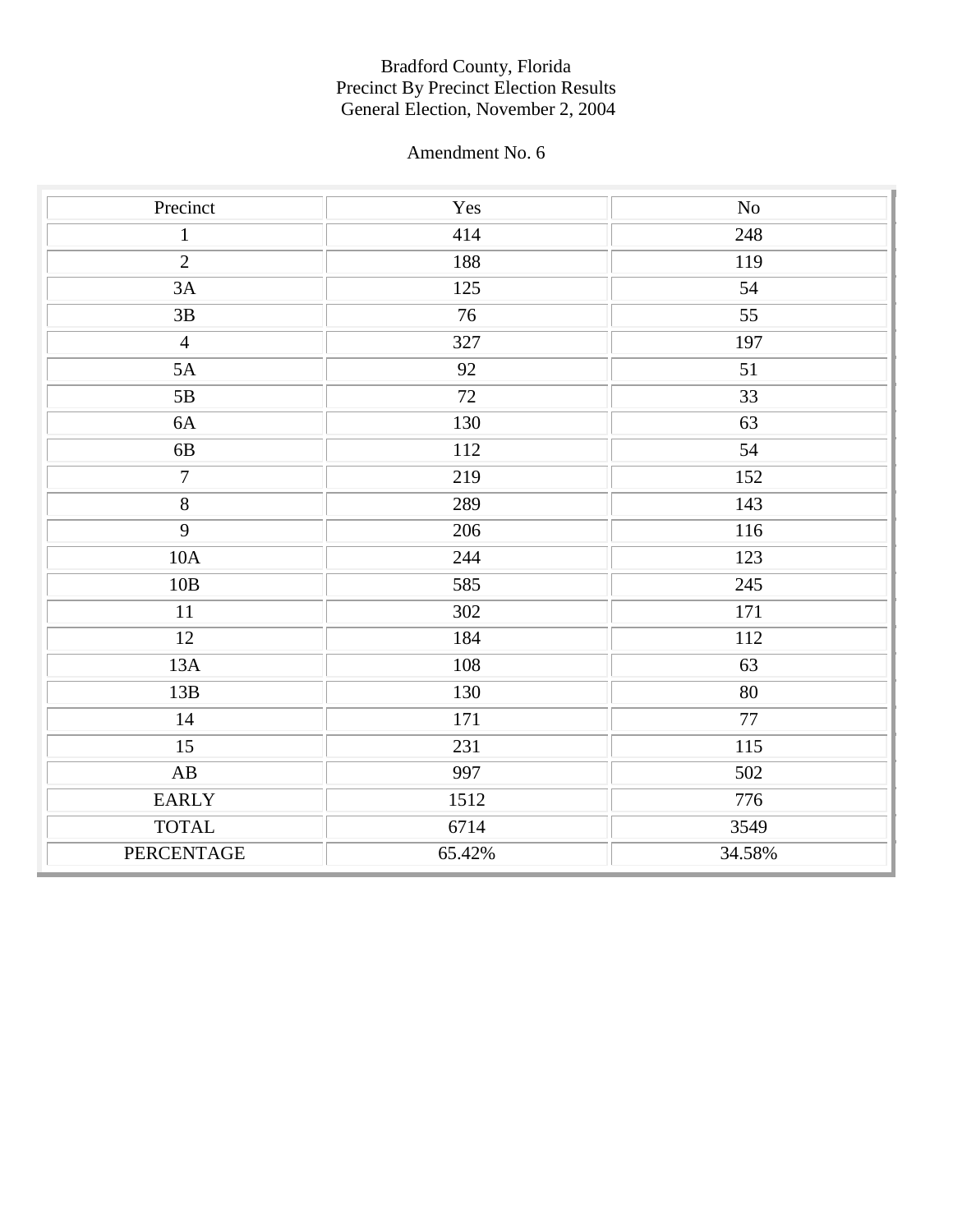| Precinct               | Yes     | $\rm No$        |
|------------------------|---------|-----------------|
| $1\,$                  | 529     | 135             |
| $\overline{2}$         | 248     | 56              |
| 3A                     | 149     | $\overline{32}$ |
| $3\mathrm{B}$          | $107\,$ | $\overline{25}$ |
| $\overline{4}$         | 413     | 116             |
| 5A                     | 117     | 27              |
| 5B                     | 90      | 15              |
| 6A                     | 148     | $\sqrt{48}$     |
| $6\mathrm{B}$          | 126     | 37              |
| $\overline{7}$         | 307     | $\overline{65}$ |
| $\overline{8}$         | 348     | 93              |
| $\overline{9}$         | 262     | 64              |
| 10A                    | 271     | 99              |
| 10B                    | 673     | 163             |
| $11\,$                 | 391     | 79              |
| $\overline{12}$        | 241     | $\overline{57}$ |
| 13A                    | 139     | $\overline{34}$ |
| 13B                    | 184     | 35              |
| 14                     | 204     | 45              |
| 15                     | 260     | 93              |
| $\mathbf{A}\mathbf{B}$ | 1314    | 198             |
| <b>EARLY</b>           | 1869    | 441             |
| <b>TOTAL</b>           | 8390    | 1957            |
| PERCENTAGE             | 81.09%  | 18.91%          |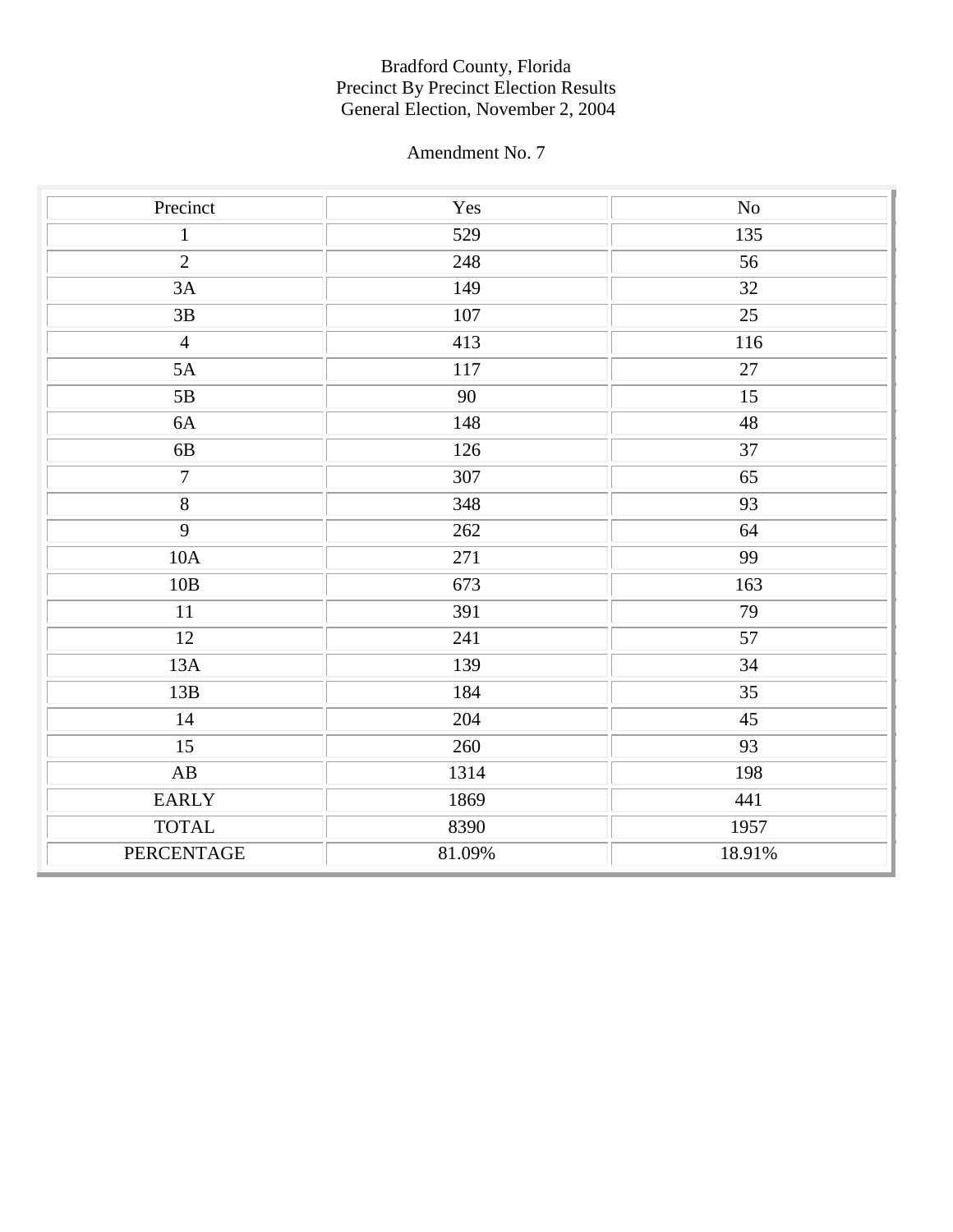| Precinct               | $\operatorname{Yes}$ | $\rm No$ |
|------------------------|----------------------|----------|
| $\mathbf{1}$           | 459                  | 210      |
| $\overline{2}$         | 212                  | 91       |
| 3A                     | 132                  | 49       |
| $\overline{3B}$        | 91                   | 42       |
| $\overline{4}$         | 369                  | 165      |
| 5A                     | 98                   | $47\,$   |
| 5B                     | 77                   | 29       |
| 6A                     | 136                  | 55       |
| 6B                     | 112                  | 51       |
| $\boldsymbol{7}$       | 254                  | 117      |
| $\overline{8}$         | 321                  | 118      |
| $\overline{9}$         | 235                  | 93       |
| 10A                    | 255                  | 114      |
| $10B$                  | 583                  | 246      |
| 11                     | 341                  | 128      |
| 12                     | 207                  | 92       |
| 13A                    | 117                  | 57       |
| 13B                    | 167                  | 54       |
| 14                     | 189                  | 62       |
| 15                     | 243                  | 118      |
| $\mathbf{A}\mathbf{B}$ | 1207                 | 309      |
| <b>EARLY</b>           | 1728                 | 591      |
| <b>TOTAL</b>           | 7533                 | 2838     |
| PERCENTAGE             | 72.64%               | 27.36%   |